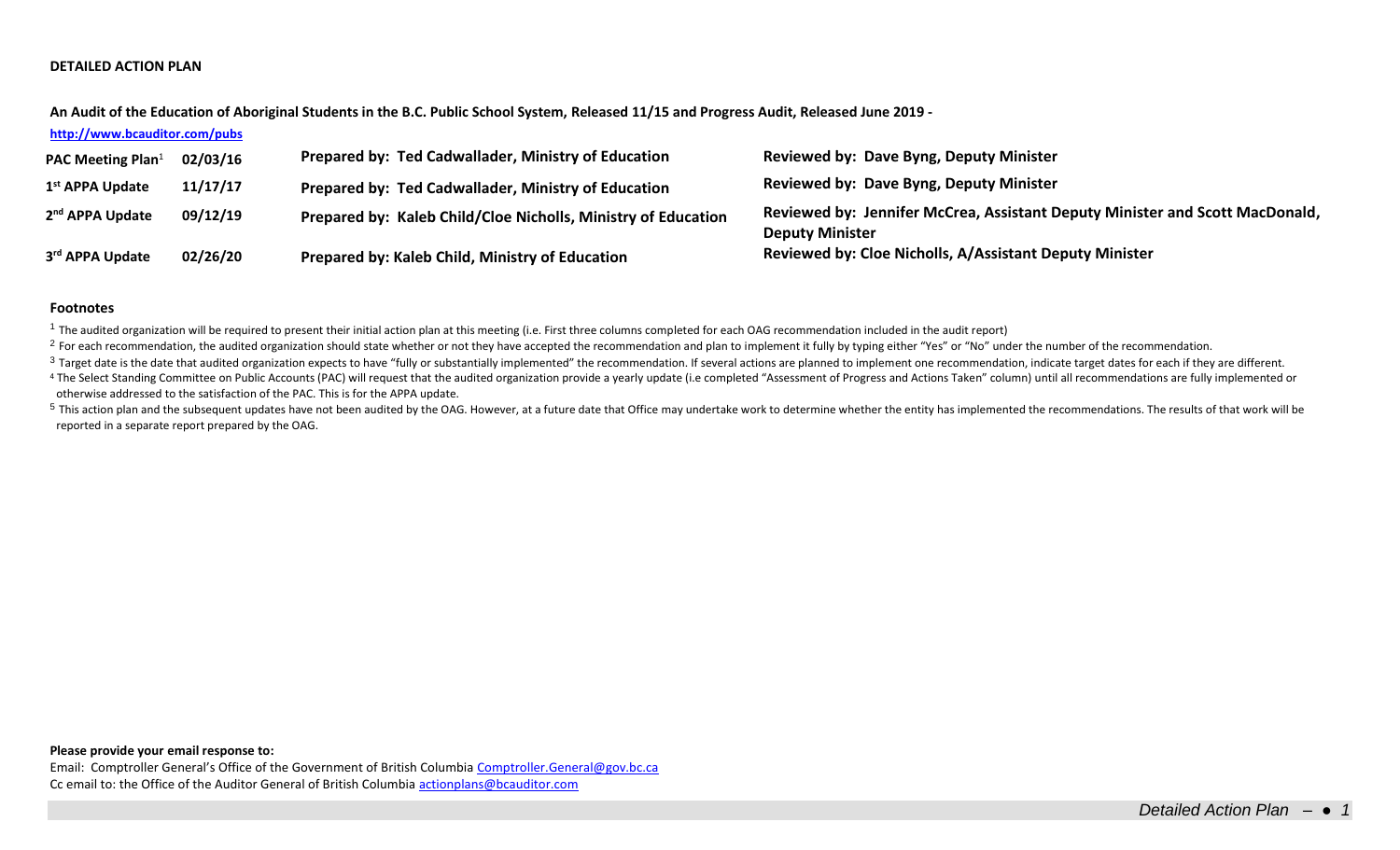| <b>Rec. #</b><br>Accepted?<br>Yes / $No2$ | <b>OAG</b><br><b>Recommendations</b>                                                                                                                                                                                                                                                                                | Actions Planned & Target Date(s) $3$                                                                                                                                                                                                                                                                                                                                                                                                                                                                                                                                                                                                                                                                                                                                                                                                                                                                                                                                                                                                                                                                                                                                                                                                                                                                                                                                                               | Assessment of Progress to date <sup>4</sup> and Actions Taken <sup>5</sup><br>(APPA update)                                                                                                                                                                                                                                                                                                                                                                                                                                                                                                                                                                                                                                                                                                                                                                                                                                                                                                                                                                                                                                                                                                                                                                                                                                                                                                                                                                                                                                                                                                                                                                                                                                                                                                                                                                                                                                                                                                                                                                                                                                                                                                                                                                                                                                                                                                                                                                                                                                                                                                                                                                                                                                                                                                                                                                                                                                                                                                                                                                                                                                                                                                                                                                                                                                                                                                                                                                                                                                                                                                                                                                                                                                                                                          |
|-------------------------------------------|---------------------------------------------------------------------------------------------------------------------------------------------------------------------------------------------------------------------------------------------------------------------------------------------------------------------|----------------------------------------------------------------------------------------------------------------------------------------------------------------------------------------------------------------------------------------------------------------------------------------------------------------------------------------------------------------------------------------------------------------------------------------------------------------------------------------------------------------------------------------------------------------------------------------------------------------------------------------------------------------------------------------------------------------------------------------------------------------------------------------------------------------------------------------------------------------------------------------------------------------------------------------------------------------------------------------------------------------------------------------------------------------------------------------------------------------------------------------------------------------------------------------------------------------------------------------------------------------------------------------------------------------------------------------------------------------------------------------------------|--------------------------------------------------------------------------------------------------------------------------------------------------------------------------------------------------------------------------------------------------------------------------------------------------------------------------------------------------------------------------------------------------------------------------------------------------------------------------------------------------------------------------------------------------------------------------------------------------------------------------------------------------------------------------------------------------------------------------------------------------------------------------------------------------------------------------------------------------------------------------------------------------------------------------------------------------------------------------------------------------------------------------------------------------------------------------------------------------------------------------------------------------------------------------------------------------------------------------------------------------------------------------------------------------------------------------------------------------------------------------------------------------------------------------------------------------------------------------------------------------------------------------------------------------------------------------------------------------------------------------------------------------------------------------------------------------------------------------------------------------------------------------------------------------------------------------------------------------------------------------------------------------------------------------------------------------------------------------------------------------------------------------------------------------------------------------------------------------------------------------------------------------------------------------------------------------------------------------------------------------------------------------------------------------------------------------------------------------------------------------------------------------------------------------------------------------------------------------------------------------------------------------------------------------------------------------------------------------------------------------------------------------------------------------------------------------------------------------------------------------------------------------------------------------------------------------------------------------------------------------------------------------------------------------------------------------------------------------------------------------------------------------------------------------------------------------------------------------------------------------------------------------------------------------------------------------------------------------------------------------------------------------------------------------------------------------------------------------------------------------------------------------------------------------------------------------------------------------------------------------------------------------------------------------------------------------------------------------------------------------------------------------------------------------------------------------------------------------------------------------------------------------------------|
| 1<br>Yes                                  | We recommend that the<br>Ministry of Education<br>collaborate with boards of<br>education,<br>superintendents and<br>Aboriginal leaders and<br>communities, to develop a<br>system-wide strategy with<br>accountabilities for closing<br>the gaps between<br>Aboriginal and non-<br>Aboriginal student<br>outcomes. | (Revised) The First Nations Education Steering Committee and<br>the Ministry of Education see the BC Tripartite Education<br>Agreement (BCTEA) as the foundational strategy for First<br>Nations education in BC. In addition to the BCTEA, the<br>Ministry's main actions to meet this recommendation include:<br>BC's Framework for Enhancing Student Learning and the Equity<br>in Action initiative.<br>The Framework for Enhancing Student Learning (FESL)<br>supports a system wide focus on improving student outcomes<br>for every student in British Columbia with a particular<br>emphasis on Indigenous students, children and youth in care,<br>and students with disabilities and diverse abilities. FESL has<br>annual reporting requirements and its implementation and<br>requirements will be supported by a ministerial order.<br>The Equity in Action initiative addresses the "racism of low<br>expectations" identified by the OAG in the 2015 report. The<br>equity scanning tool supports school districts to use student<br>data to drive actions and to identify and remove barriers<br>impacting Indigenous student outcomes. The goal is to<br>increase the involvement of school districts so that all (or<br>almost all) school districts are participating in the project.<br>Target Date: FESL - School year 2020/21 and Equity in Action -<br>School year 2021/22. | Progress Assessment: Partially Implemented<br><b>Actions Taken since October 2019:</b><br>First Nations Educational Outcome Improvement (FNEOI) Teams: Work with the first District selected in 2019 is ongoing.<br>$\bullet$<br>Two additional districts were selected in January 2020 to participate and are beginning their work with the FNEOI teams.<br>FESL: Pilot implementation of FESL is underway involving 9 school districts. The objective of the pilots is to refine the policy<br>$\bullet$<br>for the framework and ensure all levels of the system are engaged in strategic planning. A legislative order is being<br>prepared to support province-wide implementation of FESL in school year 2020/21. At a minimum, school districts will<br>report annually on the five outcomes and can augment them with additionally locally developed outcomes.<br>$\bullet$<br>Equity in Action: work with the 10 new participating school districts is underway and the previous 21 districts continue to<br>receive support as needed.<br>On November 26, 2019, government passed legislation to implement the United Nations Declaration on the Rights of<br>$\bullet$<br>Indigenous Peoples. The B.C. Declaration on the Rights of Indigenous Peoples Act aims to create a path forward respecting<br>the human rights of Indigenous peoples while introducing better transparency and predictability in the work Indigenous<br>people and government do together. The Province is preparing an Action Plan to implement the Declaration Act and the<br>Ministry of Education will develop this Action Plan in collaboration with rightsholders and education partners.<br>Actions Taken & Discussion up to September 2019:<br>In response to the 2015 audit, the Ministry began drafting an Aboriginal Education Strategy with an intent to co-develop<br>$\bullet$<br>the strategy with the First Nations Education Steering Committee (FNESC). However, due to a range of circumstances,<br>FNESC was not adequately consulted in the early stages. As the Ministry and FNESC were working to correct this, the<br>environmental context shifted, and the Ministry prioritized negotiations on the new BC Tripartite Education Agreement<br>(BCTEA) at the request of FNESC. Both parties see BCTEA as the foundational strategy for First Nations education in BC.<br>BCTEA commits the Ministry to build school district capacity to improve outcomes for First Nations students and to<br>$\bullet$<br>prioritize support for those districts who historically have inequitable outcomes.<br>FESL has developed in stages: in 2017, an enhanced public reporting site was developed by the Ministry to demonstrate<br>$\bullet$<br>results of Indigenous and non-Indigenous students on key outcomes. In 2018/19, five provincial performance outcomes<br>and accompanying evidence-based measures were collaboratively established (see Appendix A).<br>The Equity in Action initiative has increased to include 31 of 60 school districts and supports 67% of the Indigenous student<br>population. School district uptake has increased each year - from 6 in 17/18; to 21 in 18/19 to 31 in 19/20. Unique school<br>district data profiles called dashboards have been built for all 60 districts, regardless of whether the districts are<br>participating in the initiative.<br>In June 2018 the Ministry wrote a position paper on Indigenous Education articulating the reasons for reconciliation, the<br>need to improve Indigenous student success and a vision for collective actions. This paper and a video were created<br>collaboratively with education partners and Indigenous rightsholders and were presented at the OECD Conference in Paris. |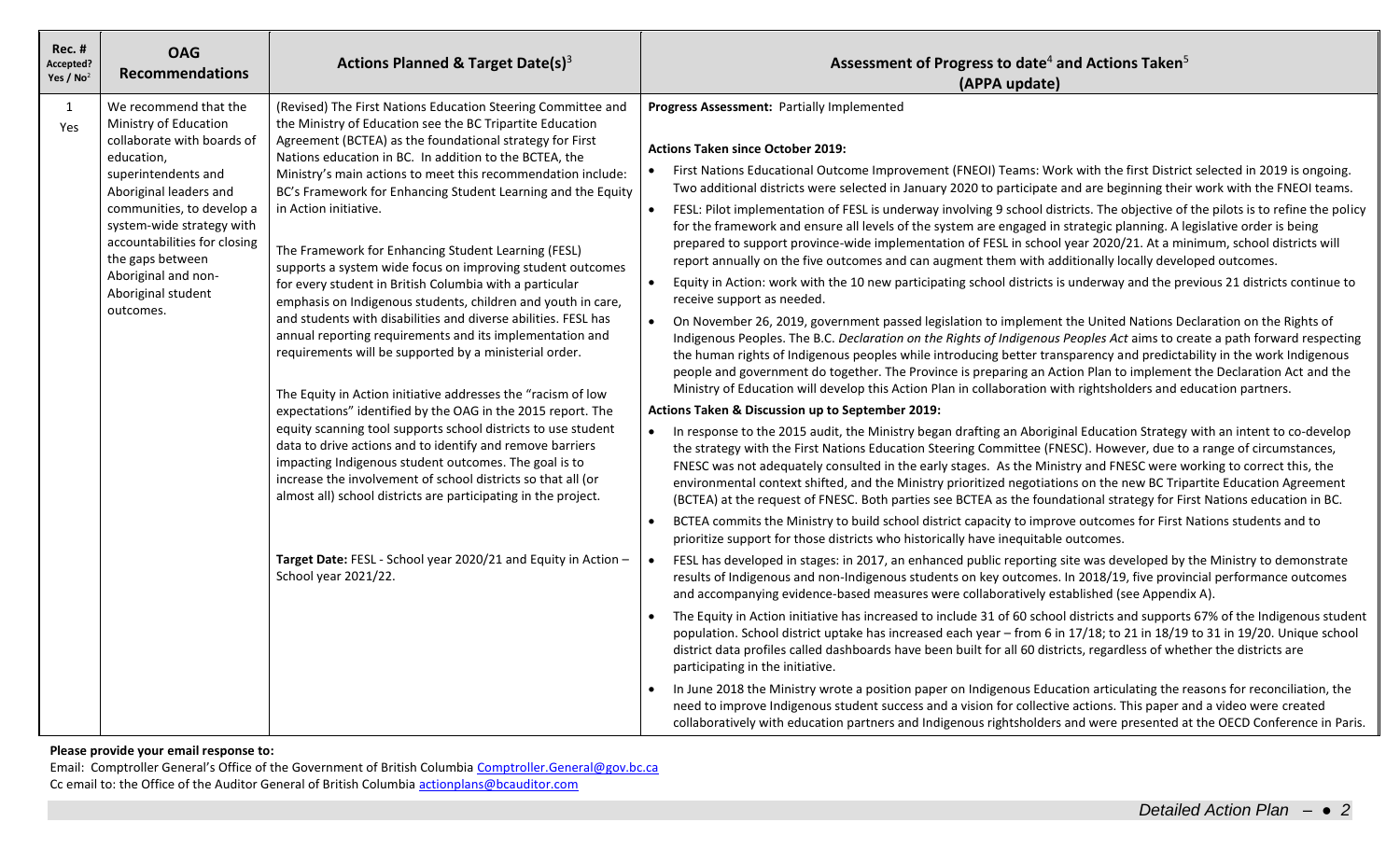| $Rec.$ #<br>Accepted?<br>Yes / $No2$ | <b>OAG</b><br><b>Recommendations</b>                                                                                                                                          | Actions Planned & Target Date(s) <sup>3</sup>                                                                                                                                                                                                                                                                                                                                                                                                                                                                                                                                                                                     | Assessment of Progress to date <sup>4</sup> and Actions Taken <sup>5</sup><br>(APPA update)                                                                                                                                                                                                                                                                                                                                                                                                                                                                                                                                                                                                                                                                                                                                                                                                                                                                                                                                                                                                                                                                                                                                                                                                                                                                                                                                                                                                                                                                                                                                                                                                                                                                                                                                                                                                                                                                                                                                                                                                                                                                                                                                                                                                                                                                                                                                                                                                                                                                                                                                                                                                                                                                                                                                                                                                                                                                                                                                                                                                                                                                                                                                                                                                                                                                                                                                                                                                                                                                                                                                                                                                                                    |
|--------------------------------------|-------------------------------------------------------------------------------------------------------------------------------------------------------------------------------|-----------------------------------------------------------------------------------------------------------------------------------------------------------------------------------------------------------------------------------------------------------------------------------------------------------------------------------------------------------------------------------------------------------------------------------------------------------------------------------------------------------------------------------------------------------------------------------------------------------------------------------|--------------------------------------------------------------------------------------------------------------------------------------------------------------------------------------------------------------------------------------------------------------------------------------------------------------------------------------------------------------------------------------------------------------------------------------------------------------------------------------------------------------------------------------------------------------------------------------------------------------------------------------------------------------------------------------------------------------------------------------------------------------------------------------------------------------------------------------------------------------------------------------------------------------------------------------------------------------------------------------------------------------------------------------------------------------------------------------------------------------------------------------------------------------------------------------------------------------------------------------------------------------------------------------------------------------------------------------------------------------------------------------------------------------------------------------------------------------------------------------------------------------------------------------------------------------------------------------------------------------------------------------------------------------------------------------------------------------------------------------------------------------------------------------------------------------------------------------------------------------------------------------------------------------------------------------------------------------------------------------------------------------------------------------------------------------------------------------------------------------------------------------------------------------------------------------------------------------------------------------------------------------------------------------------------------------------------------------------------------------------------------------------------------------------------------------------------------------------------------------------------------------------------------------------------------------------------------------------------------------------------------------------------------------------------------------------------------------------------------------------------------------------------------------------------------------------------------------------------------------------------------------------------------------------------------------------------------------------------------------------------------------------------------------------------------------------------------------------------------------------------------------------------------------------------------------------------------------------------------------------------------------------------------------------------------------------------------------------------------------------------------------------------------------------------------------------------------------------------------------------------------------------------------------------------------------------------------------------------------------------------------------------------------------------------------------------------------------------------------|
| $\overline{2}$<br>Yes                | We recommend that the<br>Ministry of Education<br>provide support to boards<br>of education and<br>superintendents to ensure<br>they have the capacity to<br>achieve results. | (Revised) The Ministry's main actions to meet this<br>recommendation centre around strengthening efforts to<br>provide advice to boards of education and superintendents on<br>effective evidence-based approaches being employed in other<br>regions of the province. This is communicated through<br>provincial gatherings, publicly posting results, and providing<br>feedback on annual reports submitted by boards. The Ministry<br>will engage with school districts that are not achieving the<br>desired outcomes to collaboratively implement actions to<br>increase success levels.<br>Target Date: School year 2020/21 | Progress Assessment: Partially implemented (but on Track to Substantially Implemented)<br><b>Actions Taken since October 2019:</b><br>The first Jointly Convened Annual Meeting was held on October 16, 2019 for School District Superintendents and Chairs of Indigenous<br>Education Councils to increase capacity, build partnerships and raise awareness about Local Education Agreements.<br>Planning is underway for the annual provincial gathering with district Indigenous Education leadership on April 7, 2020.<br>$\bullet$<br>Actions Taken & Discussion up to September 2019<br>In accordance with BCTEA, the Ministry is committed to co-hosting an annually convened meeting with FNESC for school district<br>$\bullet$<br>representatives to build capacity, support the implementation of Local Education Agreements, the UN Declaration on the Rights of<br>Indigenous Peoples, the TRC Calls to Action, Tsilhqot'in decision, and the 10 Draft Principles that Guide the Province of BC's Relationship<br>with Indigenous Peoples.<br>The Indigenous Education Branch, Ministry of Education, hosts an annual provincial gathering with district leadership to share outcomes<br>and effective practices to increase Indigenous student success.<br>The Ministry participates annually in regional sessions held by FNESC throughout the province to build capacity in school district planning<br>and continuous improvement efforts.<br>The Equity in Action initiative includes an equity scanning tool to identify barriers to Indigenous student achievement and success.<br>Learning Profiles containing student data unique to each school district have been designed and made accessible to all school districts<br>irrespective of whether they are participating in the initiative. This initiative is perceived by educators as a driver for systemic change and<br>an excellent hands-on way to learn how to use, evaluate and report on Indigenous student achievement trends and to address systemic<br>challenges.<br>In 2018/19, the Deputy Minister met with all 60 superintendents three times to support school districts to build capacity to achieve<br>$\bullet$<br>results. Indigenous student outcomes were discussed at each meeting.<br>As referenced in Recommendation 1, through BCTEA, the Ministry has implemented First Nations Educational Outcome Improvement<br>$\bullet$<br>Teams to work with school districts having consistently low outcomes for First Nation students. The Ministry seconded an Advocate for<br>Indigenous Learner Success to lead this work collaboratively with FNESC, school districts and Indigenous peoples to build local capacity<br>and awareness.<br>In Spring 2019, the Ministry provided \$3 million in funding to help school districts and First Nations build capacity to negotiate and<br>$\bullet$<br>implement Local Education Agreements (LEAs), which play a key role in government-to-government relationships and have been shown<br>to have a positive impact on Indigenous student outcomes.<br>In 2019, the Ministry significantly expanded its Data and Analytics Branch to include an Indigenous Data section and hired a Director of<br>Indigenous Analytics. This enabled the Ministry to develop the Data Use in Education initiative to give targeted data analysis support to<br>individual districts. The Ministry helps school districts by building custom dashboards available on a confidential SharePoint site, and<br>supports districts in understanding how to use data and evidence informed decisions for improving student outcomes. Further<br>information on this is outlined in Recommendation 10. |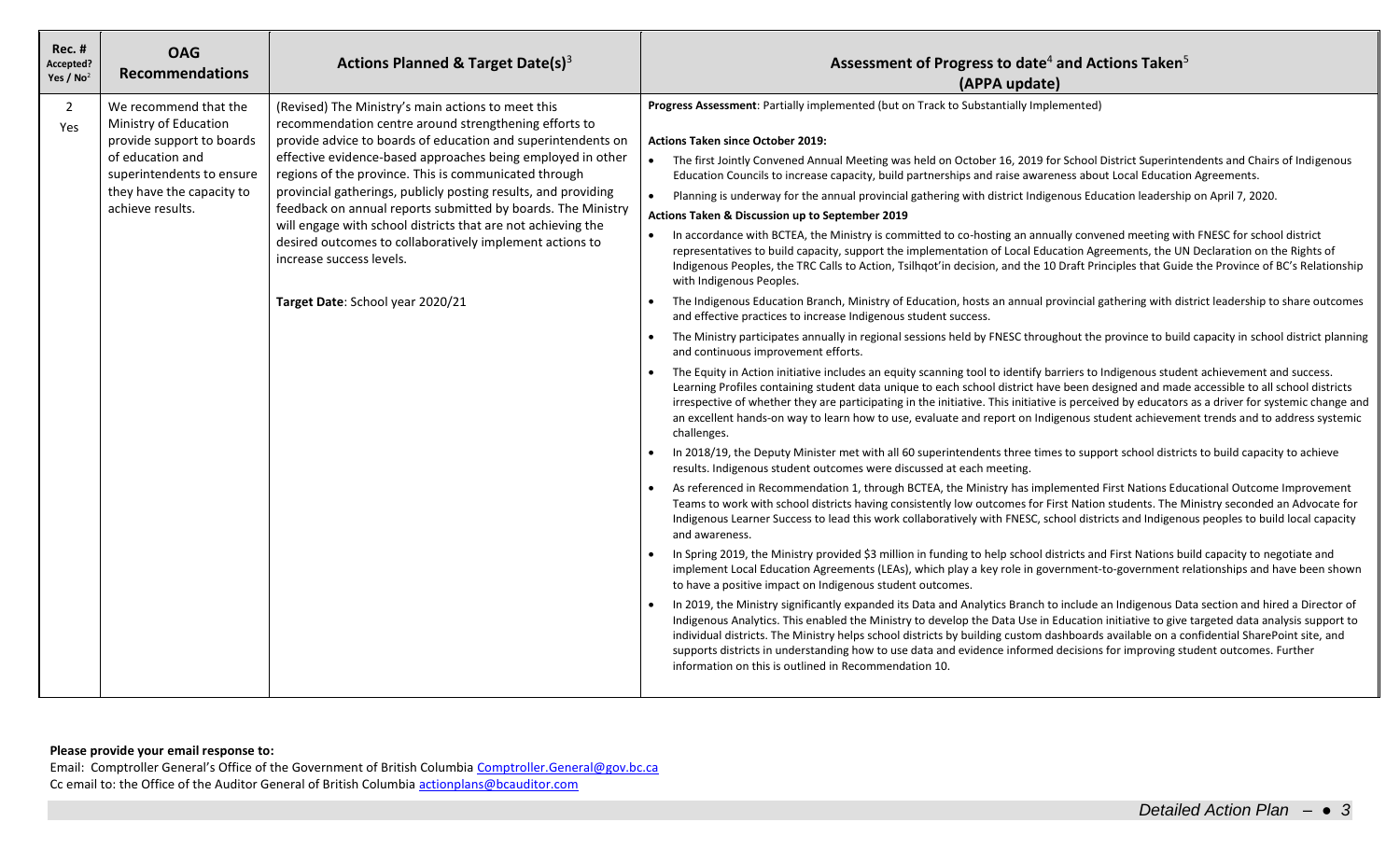| <b>Rec. #</b><br>Accepted?<br>Yes / No <sup>2</sup> | <b>OAG</b><br><b>Recommendations</b>                                                                                                             | Actions Planned & Target Date(s) <sup>3</sup>                                                                                                                                                                                                                                                                                                                                                                                                                                                                                                                                                                                                                                                                                                                                                                                                                                  | Assessment of Progress to date <sup>4</sup> and Actions Taken <sup>5</sup><br>(APPA update)                                                                                                                                                                                                                                                                                                                                                                                                                                                                                                                                                                                                                                                                                                                                                                                                                                                                                                                                                                                                                                                                                                                                                                                                                                                                                                                                                                                                                                                                                                                                                                                                                                                                                                                                                                                                                                                                                                                                                                                                                                                                                                                                                                                                                                                                                                                                                                                                                                                                                                                                                                                                                                                                                                                                                                                                                                                                                                                                                                                                                                                                                                                                                                                                                                                                                                                                                                                                                                                                                                                                                                                                                                                                                                       |
|-----------------------------------------------------|--------------------------------------------------------------------------------------------------------------------------------------------------|--------------------------------------------------------------------------------------------------------------------------------------------------------------------------------------------------------------------------------------------------------------------------------------------------------------------------------------------------------------------------------------------------------------------------------------------------------------------------------------------------------------------------------------------------------------------------------------------------------------------------------------------------------------------------------------------------------------------------------------------------------------------------------------------------------------------------------------------------------------------------------|---------------------------------------------------------------------------------------------------------------------------------------------------------------------------------------------------------------------------------------------------------------------------------------------------------------------------------------------------------------------------------------------------------------------------------------------------------------------------------------------------------------------------------------------------------------------------------------------------------------------------------------------------------------------------------------------------------------------------------------------------------------------------------------------------------------------------------------------------------------------------------------------------------------------------------------------------------------------------------------------------------------------------------------------------------------------------------------------------------------------------------------------------------------------------------------------------------------------------------------------------------------------------------------------------------------------------------------------------------------------------------------------------------------------------------------------------------------------------------------------------------------------------------------------------------------------------------------------------------------------------------------------------------------------------------------------------------------------------------------------------------------------------------------------------------------------------------------------------------------------------------------------------------------------------------------------------------------------------------------------------------------------------------------------------------------------------------------------------------------------------------------------------------------------------------------------------------------------------------------------------------------------------------------------------------------------------------------------------------------------------------------------------------------------------------------------------------------------------------------------------------------------------------------------------------------------------------------------------------------------------------------------------------------------------------------------------------------------------------------------------------------------------------------------------------------------------------------------------------------------------------------------------------------------------------------------------------------------------------------------------------------------------------------------------------------------------------------------------------------------------------------------------------------------------------------------------------------------------------------------------------------------------------------------------------------------------------------------------------------------------------------------------------------------------------------------------------------------------------------------------------------------------------------------------------------------------------------------------------------------------------------------------------------------------------------------------------------------------------------------------------------------------------------------------|
| $\overline{3}$<br>Yes                               | We recommend that the<br>Ministry of Education take<br>action when districts have<br>not achieved expected<br>results for Aboriginal<br>students | (Revised) The Ministry's main action to meet this<br>recommendation is to collaboratively work with education<br>partners, Indigenous communities and school districts to fully<br>implement FESL. FESL and its supporting policy provide<br>opportunities for the Ministry to work directly with school<br>districts to support improved outcomes for Indigenous<br>students. Student results are to be reported annually and<br>publicly available. The Ministry will contribute to improving<br>educational outcomes by supporting local district strategic<br>planning and reporting as part of a cycle of continuous<br>improvement.<br>Additionally, through the commitments in BCTEA, First Nations<br>Education Outcome Improvement Teams are going to selected<br>districts to discuss improving success for Indigenous students.<br>Target Date: School Year 2020/21 | Progress Assessment: Partially Implemented (but on Track to Substantially Implemented)<br><b>Actions Taken since October 2019:</b><br>First Nations Educational Outcome Improvement (FNEOI) Teams: Work with the first District selected in 2019 is ongoing.<br>Two additional districts were selected in January 2020 to participate and are beginning their work with the FNEOI teams.<br>The Aboriginal How Are We Doing? Report was released in December 2019 in accordance with BCTEA commitments.<br>Ministry executive hosted a focus session to review outcomes and trajectories among all the school districts.<br>Actions Taken & Discussion up to September 2019<br>Beginning in 2020/21, school districts will be required through ministerial order to report out annually on 5 provincial<br>educational outcomes under FESL, see Appendix A. This will establish a province wide approach to data collection and<br>reporting. Districts will also have to report on specific student outcomes, including Indigenous students.<br>To support capacity building during implementation of FESL, the Ministry has established Sector Mentors, Sector Liaisons, a<br>$\bullet$<br>Data Team, and a School District Health Team. Through a continuum of supports from communication, facilitation,<br>intervention and direction, the Ministry is working with school districts to improve Indigenous student educational<br>outcomes. To date, 5 school districts have participated in data literacy meetings with a focus on improving student results.<br>In complement to FESL, through BCTEA, the Ministry committed to build school district capacity to improve outcomes for<br>First Nations students and to prioritize support for those districts who historically have inequitable outcomes.<br>Since school year 2018/19 to date, the Deputy Minister has directly connected with a minimum of 17 school districts to<br>discuss low completion rates and to support improved student outcomes.<br>Another intervention approach for non-performing school districts is the Data Use in Education Team initiative which<br>provides targeted data analysis support to individual districts. The Ministry helps school districts by building customized<br>dashboards and supporting the districts in understanding how to use data for improving student outcomes. The Ministry is<br>currently supporting 12 districts in establishing data rooms in order to continue to build capacity and partnerships across<br>the system; two more districts are in progress. This will be discussed further in Recommendation 10.<br>The June 2019 OAG Progress Audit report references the use of the Ministry's appointment of Special Advisors to school<br>districts as a measurement of action in response to this recommendation. The School Act provides that a Special Advisor<br>may be appointed by the Minister in matters where the Minister deems it necessary. The Ministry's policy and practice is to<br>start by working collaboratively with non-performing school districts to address their needs and to build capacity. The<br>Ministry has a spectrum of intervention approaches (i.e., communicate, facilitate, etc.) and appoints Special Advisors as an<br>intervention of last resort when all other attempts to build capacity and accountability have been unsuccessful.<br>In the Spring of 2019, the Ministry provided \$3 million in funding to help school districts and First Nations build capacity to<br>negotiate and implement LEAs, which play a key role in government-to-government relationships and have been shown to<br>have a positive impact on Indigenous student outcomes. This is in support of BCTEA commitments to support LEAs. |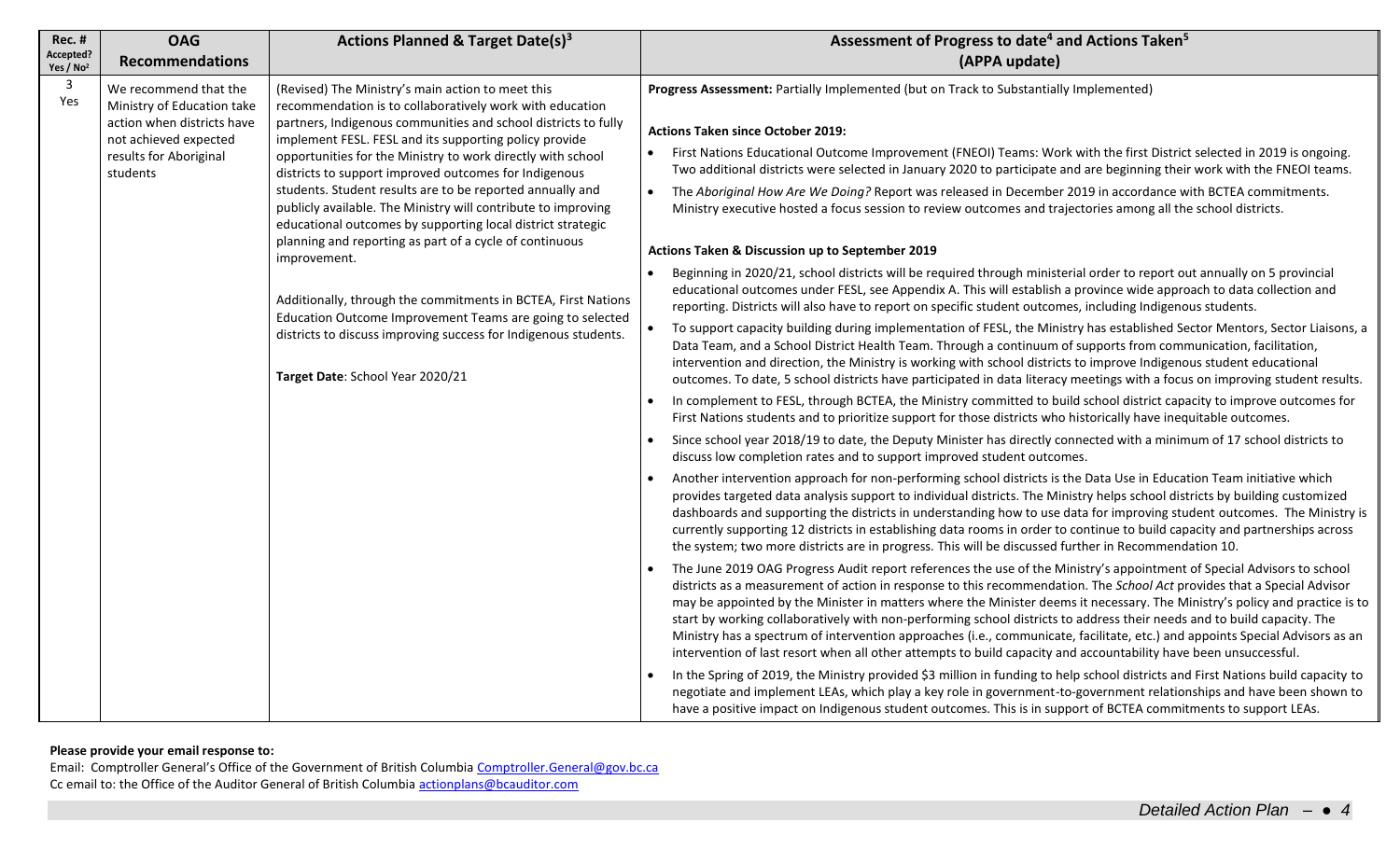| <b>Rec. #</b><br>Accepted?<br>Yes / $No2$ | <b>OAG</b><br><b>Recommendations</b>                                                                                                                                                                                                                                                                                                                           | <b>Actions Planned &amp; Target Date(s)3</b>                                                                                                                                                                                                                                                                                                                                                                                                                                                                                                                                                                                                                                                                                                                                                                                                                                                                                                                                                                         | Assessment of Progress to date <sup>4</sup> and Actions Taken <sup>5</sup><br>(APPA update)                                                                                                                                                                                                                                                                                                                                                                                                                                                                                                                                                                                                                                                                                                                                                                                                                                                                                                                                                                                                                                                                                                                                                                                                                                                                                                                                                                                                                                                                                                                                                                                                                                                                                                                                                                                                                                                                                                                                                                                                                                                                                                                                                                                                                                                                                                                                                                                                                                                                                                                                                                                                                                                                                                                                                                                                                                                                                                                                                                                                                                                                                                                                                                                                                                                                                                                                                                                                                                        |
|-------------------------------------------|----------------------------------------------------------------------------------------------------------------------------------------------------------------------------------------------------------------------------------------------------------------------------------------------------------------------------------------------------------------|----------------------------------------------------------------------------------------------------------------------------------------------------------------------------------------------------------------------------------------------------------------------------------------------------------------------------------------------------------------------------------------------------------------------------------------------------------------------------------------------------------------------------------------------------------------------------------------------------------------------------------------------------------------------------------------------------------------------------------------------------------------------------------------------------------------------------------------------------------------------------------------------------------------------------------------------------------------------------------------------------------------------|------------------------------------------------------------------------------------------------------------------------------------------------------------------------------------------------------------------------------------------------------------------------------------------------------------------------------------------------------------------------------------------------------------------------------------------------------------------------------------------------------------------------------------------------------------------------------------------------------------------------------------------------------------------------------------------------------------------------------------------------------------------------------------------------------------------------------------------------------------------------------------------------------------------------------------------------------------------------------------------------------------------------------------------------------------------------------------------------------------------------------------------------------------------------------------------------------------------------------------------------------------------------------------------------------------------------------------------------------------------------------------------------------------------------------------------------------------------------------------------------------------------------------------------------------------------------------------------------------------------------------------------------------------------------------------------------------------------------------------------------------------------------------------------------------------------------------------------------------------------------------------------------------------------------------------------------------------------------------------------------------------------------------------------------------------------------------------------------------------------------------------------------------------------------------------------------------------------------------------------------------------------------------------------------------------------------------------------------------------------------------------------------------------------------------------------------------------------------------------------------------------------------------------------------------------------------------------------------------------------------------------------------------------------------------------------------------------------------------------------------------------------------------------------------------------------------------------------------------------------------------------------------------------------------------------------------------------------------------------------------------------------------------------------------------------------------------------------------------------------------------------------------------------------------------------------------------------------------------------------------------------------------------------------------------------------------------------------------------------------------------------------------------------------------------------------------------------------------------------------------------------------------------------|
| 4<br>Yes                                  | We recommend that the<br>Ministry of Education<br>evaluate the effectiveness<br>of targeted funding and<br>enhancement agreements<br>as strategies to close the<br>gaps in education<br>outcomes between<br>Aboriginal and non-<br>Aboriginal students, and<br>use the results to improve<br>its policies to better<br>support Aboriginal student<br>outcomes. | (Revised)<br>The Ministry reviewed Enhancement Agreements in 2016.<br>Based on the review, the Ministry shifted away from directly<br>supporting school districts with Enhancement Agreements<br>towards Equity in Action, negotiating a new tripartite<br>agreement (BCTEA) and building capacity to negotiate LEAs.<br>The OAG Progress Audit of 2019 states "as enhancement<br>agreements are no longer being used as a strategy to close the<br>gaps, the recommendation to evaluate is no longer relevant."<br>Moving forward, the Ministry will be reporting on the<br>recommendation related to targeted funding only.<br>The Ministry's remaining action to respond to this<br>recommendation is to implement and evaluate the new<br>Indigenous Education Targeted Funding policy as a part of<br>Phase 1 of the Funding Model Review.<br><b>Target Dates:</b><br>Enhancement Agreements: Completed April 2016.<br>Indigenous Targeted Funding Policy: initial version of policy in<br>2020/21 school year. | Progress Assessment: Partially Implemented (but On Track to Substantially Implemented)<br><b>Actions Taken since October 2019:</b><br>Independent Panel to Review K-12 Public Education Funding System: Final working group reports were submitted in<br>$\bullet$<br>October 2019. The Ministry and its partners are now developing detailed implementation strategies. Refer to the K-12<br>Public Education Funding Model Implementation website for more information.<br>Ministry staff continue to meet with Metis Nation BC and FNESC to discuss existing policy and incorporate feedback.<br>$\bullet$<br>Actions Taken & Discussion up to September 2019:<br>• In 2016, the Ministry contracted with a team of post-secondary research educators to research the effectiveness of<br>Enhancement Agreements in closing the gap in outcomes between Indigenous and non-Indigenous students. The pursuant<br>report contained six recommendations to make Enhancement Agreements more effective; however, the Ministry made a<br>policy decision to shift its efforts toward the Equity in Action initiative.<br>After 16 years of Ministry support with Enhancement Agreements, most school districts were using these agreements as<br>$\bullet$<br>part of their regular course of business and had developed the capacity to lead the work themselves. The Ministry chose to<br>focus its efforts on providing leadership to school districts on new and emerging Indigenous education initiatives.<br>• The current Ministry funding model allocates funding over and above the basic per student amount to Boards of Education<br>for each self-identified Indigenous student receiving eligible services. This funding is targeted and must be spent on the<br>provision of Indigenous education programs and services.<br>• In 2019/20 the Ministry increased the Indigenous Targeted Funds to \$1,450 per student; an increase of \$220 per student,<br>an additional \$90M province-wide, to support equity and Indigenous student outcomes.<br>In February 2018, the Minister of Education named an Independent Panel to complete a review of the K-12 Public<br>Education funding system. Targeted funding for Indigenous students was part of the review. In June of 2018, the Panel<br>completed a report for the Minister: Improving Equity and Accountability: Report of the Funding Model Review Panel. The<br>report contains 22 recommendations focused on equity for students, financial management, and accountability. The panel<br>recommended maintaining targeted funding to increase equity and close the outcomes gap between Indigenous and non-<br>Indigenous students. The panel also recommended reviewing the targeted funding policy with First Nations and Indigenous<br>partners to ensure it is supporting student outcomes.<br>• As a part of preparing for the implementation of the Funding Model Review, a new Indigenous targeted funding policy is<br>being developed in collaboration with FNESC and Metis Nation BC. In June and July of 2019, the draft policy was also<br>reviewed with 9 school districts. Key shifts being considered include strengthened consultation Indigenous peoples on the<br>use of the funds and more flexibility to support student outcomes.<br>• The Indigenous Education Targeted Funding Policy is an important policy revision that will be implemented in its initial<br>version, pending government approvals, for the 2020/21 school year. |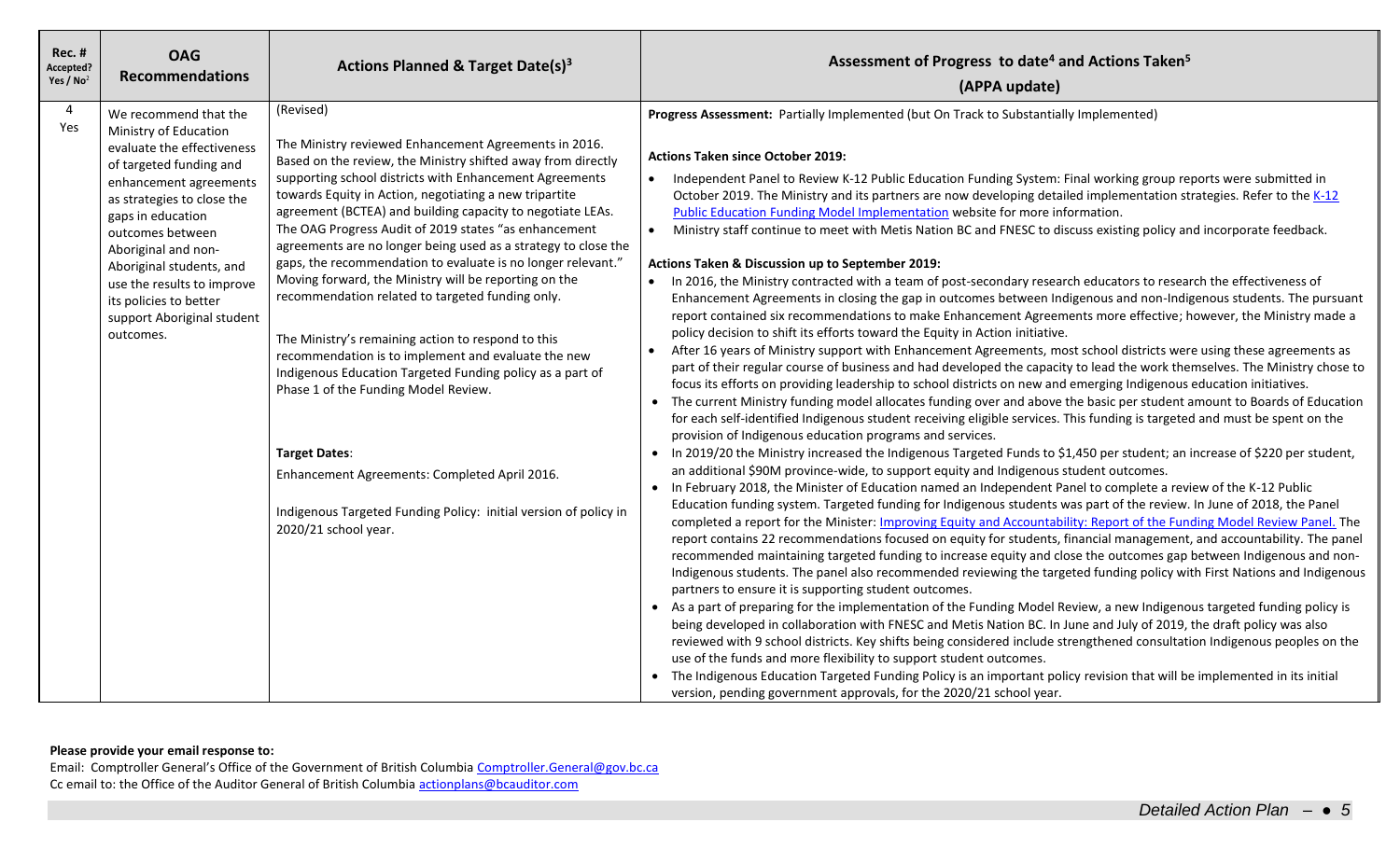| <b>Rec. #</b><br>Accepted?<br>Yes / $No2$ | <b>OAG</b><br><b>Recommendations</b>                                                                                                                                                                                                                                                        | Actions Planned & Target Date(s) <sup>3</sup>                                                                                                                                                                                                                                                                                                                                                                                                                                                           | Assessment of Progress to date <sup>4</sup> and Actions Taken <sup>5</sup><br>(APPA update)                                                                                                                                                                                                                                                                                                                                                                                                                                                                                                                                                                                                                                                                                                                                                                                                                                                                                                                                                                                                                                                                                                                                                                                                                                                                                                                                                                                                                                                                                                                     |
|-------------------------------------------|---------------------------------------------------------------------------------------------------------------------------------------------------------------------------------------------------------------------------------------------------------------------------------------------|---------------------------------------------------------------------------------------------------------------------------------------------------------------------------------------------------------------------------------------------------------------------------------------------------------------------------------------------------------------------------------------------------------------------------------------------------------------------------------------------------------|-----------------------------------------------------------------------------------------------------------------------------------------------------------------------------------------------------------------------------------------------------------------------------------------------------------------------------------------------------------------------------------------------------------------------------------------------------------------------------------------------------------------------------------------------------------------------------------------------------------------------------------------------------------------------------------------------------------------------------------------------------------------------------------------------------------------------------------------------------------------------------------------------------------------------------------------------------------------------------------------------------------------------------------------------------------------------------------------------------------------------------------------------------------------------------------------------------------------------------------------------------------------------------------------------------------------------------------------------------------------------------------------------------------------------------------------------------------------------------------------------------------------------------------------------------------------------------------------------------------------|
| 5<br>Yes                                  | We recommend that the<br>Ministry of Education work<br>with boards of education<br>to ensure School<br><b>Completion Certificates</b><br>are only granted to<br>students who require a<br>modified program due to a<br>special need that prevents<br>them from working toward<br>graduation | (Revised) The Ministry responded to this recommendation by<br>reviewing and revising the Student Credential Order<br>concerning the use of School Leaving Certificates so the<br>issuance of these certificates is in alignment with the original<br>intent. The Ministry also communicated the updated policy<br>to school boards and established a method to monitor school<br>districts' use of these certificates and follow-up with any<br>non-compliance.<br>Target Date: Completed February 2016 | Progress Assessment: Fully Implemented<br><b>Actions Taken since October 2019:</b><br>The Ministry is working on quality assurance of Evergreen Certificate data and continuing to monitor policy compliance.<br>Actions Taken & Discussion up to September 2019:<br>The Student Credential Order was updated on January 26, 2016 to ensure Student Leaving Certificates (also known informally<br>as Evergreen Certificates) are limited to students who are designated in one of the Ministry of Education's 12 Special Needs<br>Categories and have a corresponding Individual Education Plan.<br>School Districts were notified of this on February 9, 2016, and Ministry staff review the data yearly and follow up with any<br>school districts that are not in compliance with the Order.<br>Since the amendment to the Student Credentials Order, the number of Indigenous students who received an Evergreen<br>Certificate and had no designation at the time of completion has decreased from 48 in 2014/15 to 10 in 2018/19. This is a<br>decrease from 5.6% of total Evergreen Certificates in 2014/15 to 1.5% of total Evergreen Certificates in 2018/19.<br>Between 2014/15 and 2018/19, there was an 91% reduction in the number of Evergreen Certificates given to Indigenous<br>students who have never been designated compared to a 71% decrease for their non-Indigenous counterparts.<br>The Ministry is committed to on-going monitoring of this policy to ensure that the numbers continue to decrease over time<br>and that the Evergreen Certificate is being provided appropriately. |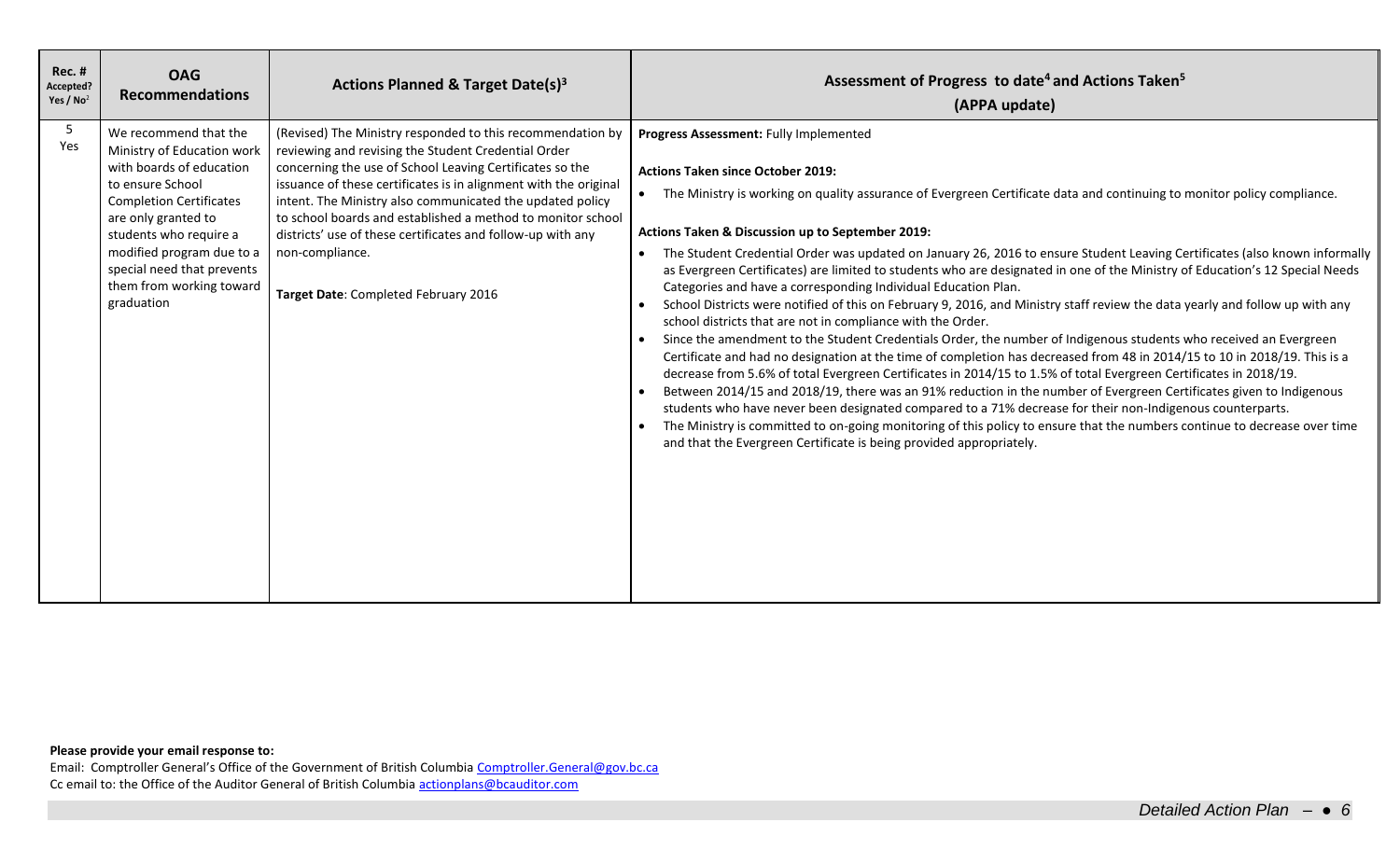| <b>Rec. #</b><br>Accepted?<br>Yes / $No2$ | <b>OAG</b><br><b>Recommendations</b>                                                                                                                                                                                                                                                                             | Actions Planned & Target Date(s) <sup>3</sup>                                                                                                                                                                                                                                                      | Assessment of Progress to date <sup>4</sup> and Actions Taken <sup>5</sup><br>(APPA update)                                                                                                                                                                                                                                                                                                                                                                                                                                                                                                                                                                                                                                                                                                                                                                                                                                                                                                                                                                                                                                                                                                                                                                                                                                                                                                                                                                                                                                                                                                                                                                                                                                                                                                                                                                                                                                                                                                                                                                                                                                                                                                            |
|-------------------------------------------|------------------------------------------------------------------------------------------------------------------------------------------------------------------------------------------------------------------------------------------------------------------------------------------------------------------|----------------------------------------------------------------------------------------------------------------------------------------------------------------------------------------------------------------------------------------------------------------------------------------------------|--------------------------------------------------------------------------------------------------------------------------------------------------------------------------------------------------------------------------------------------------------------------------------------------------------------------------------------------------------------------------------------------------------------------------------------------------------------------------------------------------------------------------------------------------------------------------------------------------------------------------------------------------------------------------------------------------------------------------------------------------------------------------------------------------------------------------------------------------------------------------------------------------------------------------------------------------------------------------------------------------------------------------------------------------------------------------------------------------------------------------------------------------------------------------------------------------------------------------------------------------------------------------------------------------------------------------------------------------------------------------------------------------------------------------------------------------------------------------------------------------------------------------------------------------------------------------------------------------------------------------------------------------------------------------------------------------------------------------------------------------------------------------------------------------------------------------------------------------------------------------------------------------------------------------------------------------------------------------------------------------------------------------------------------------------------------------------------------------------------------------------------------------------------------------------------------------------|
| 6а<br>Yes                                 | We recommend that the<br>Ministry of Education<br>collaborate with boards of<br>education and Aboriginal<br>leaders and communities<br>to:<br>(a)-provide all students<br>with a curriculum that<br>addresses the past and<br>present effects of the<br>colonization of Aboriginal<br>people in British Columbia | (Revised) The Ministry responded to this recommendation by<br>redesigning curriculum with embedded Indigenous content,<br>perspectives, and history and implementing it in all school<br>districts from Kindergarten through Grade 12.<br>Target Date: Complete: Beginning of School year 2019/20. | Progress Assessment: Fully Implemented<br><b>Actions Taken/Planned since October 2019:</b><br>Although the ministry has completed this recommendation, there are on-going implementation efforts to ensure supports<br>for educators and school districts. For example, the Ministry has completed or is developing the following supports for<br>educators:<br>Continuing our Learning Journey: Indigenous Education in BC: four videos and a facilitator's guide, available on<br>$\circ$<br>Ministry's website.<br>Indigenous Knowledge and Perspectives in the Curriculum: a series of documents that reflect Indigenous<br>$\circ$<br>knowledge and Perspectives in K-12 Curriculum (released November 2019).<br>Indigenous Education Resource Inventory: available on Ministry's website (January 2020)<br>$\circ$<br>Indigenous Education: Personal and Professional Guide: educator guide to support personal and professional<br>$\circ$<br>understanding of Indigenous perspectives. (planned for completion in 2020)<br>Educator guide on working collaboratively with local Indigenous communities to create resources and bring local<br>$\circ$<br>knowledge into the classroom. (planned for completion in 2020).<br>Actions Taken & Discussion up to September 2019:<br>• The Ministry completed the curriculum redesign and embedded Indigenous cultures, histories and perspectives across the<br>curriculum from Kindergarten to Grade 12. As of school year 2019/20 this work has been completed. The Ministry also<br>developed and released "Aboriginal Worldviews and Perspectives in the Classroom" in 2015 to help build teacher capacity<br>and support integration and inclusion of Indigenous worldviews and perspectives into the learning environment.<br>• As agreed upon in BCTEA, the School Calendar Regulation under the School Act was amended to provide for one instructional<br>day during each of school years (2019/20, 2020/21, 2021/22 and 2022/23) for educators to participate in discussions and<br>activities related to enhancing Indigenous student achievement and integrating Indigenous worldviews and perspectives into<br>learning environments. |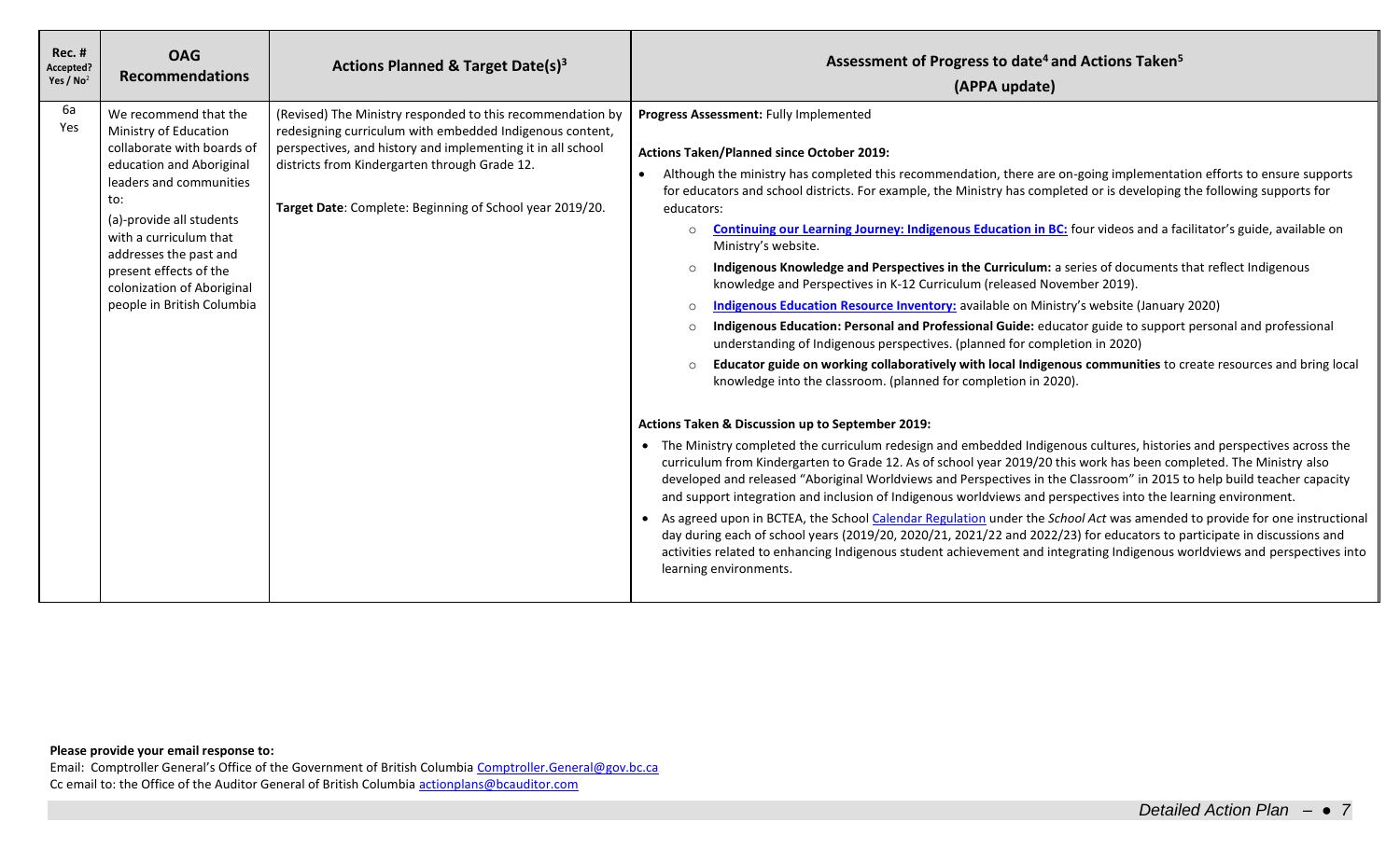| <b>Rec. #</b><br>Accepted?<br>Yes / $No2$ | <b>OAG Recommendations</b>                                                                                                                                                                                                                                                                                                                                                                                            | Actions Planned & Target Date(s) <sup>3</sup>                                                                                                                                                                                                                                                                                                                                                                                                                                                                                                                                                                                                                                                                                                                                                                                                                                                              | Assessment of Progress to date <sup>4</sup> and Actions Taken <sup>5</sup><br>(APPA update)                                                                                                                                                                                                                                                                                                                                                                                                                                                                                                                                                                                                                                                                                                                                                                                                                                                                                                                                                                                                                                                                                                                                                                                                                                                                                                                                                                                                                                                                                                                                                                                                                                                                                                                                                                                                                                                                                                                                                                                                                                                                                                                                                                                                                                                                                                                                                                                                                                                                                                                                                                                                                                                                                                                                                                                                                                                                                                                                                                                                                                                                                                                                                                                                                                                                                                                                                                                                          |
|-------------------------------------------|-----------------------------------------------------------------------------------------------------------------------------------------------------------------------------------------------------------------------------------------------------------------------------------------------------------------------------------------------------------------------------------------------------------------------|------------------------------------------------------------------------------------------------------------------------------------------------------------------------------------------------------------------------------------------------------------------------------------------------------------------------------------------------------------------------------------------------------------------------------------------------------------------------------------------------------------------------------------------------------------------------------------------------------------------------------------------------------------------------------------------------------------------------------------------------------------------------------------------------------------------------------------------------------------------------------------------------------------|------------------------------------------------------------------------------------------------------------------------------------------------------------------------------------------------------------------------------------------------------------------------------------------------------------------------------------------------------------------------------------------------------------------------------------------------------------------------------------------------------------------------------------------------------------------------------------------------------------------------------------------------------------------------------------------------------------------------------------------------------------------------------------------------------------------------------------------------------------------------------------------------------------------------------------------------------------------------------------------------------------------------------------------------------------------------------------------------------------------------------------------------------------------------------------------------------------------------------------------------------------------------------------------------------------------------------------------------------------------------------------------------------------------------------------------------------------------------------------------------------------------------------------------------------------------------------------------------------------------------------------------------------------------------------------------------------------------------------------------------------------------------------------------------------------------------------------------------------------------------------------------------------------------------------------------------------------------------------------------------------------------------------------------------------------------------------------------------------------------------------------------------------------------------------------------------------------------------------------------------------------------------------------------------------------------------------------------------------------------------------------------------------------------------------------------------------------------------------------------------------------------------------------------------------------------------------------------------------------------------------------------------------------------------------------------------------------------------------------------------------------------------------------------------------------------------------------------------------------------------------------------------------------------------------------------------------------------------------------------------------------------------------------------------------------------------------------------------------------------------------------------------------------------------------------------------------------------------------------------------------------------------------------------------------------------------------------------------------------------------------------------------------------------------------------------------------------------------------------------------------|
| 6b<br>Yes                                 | We recommend that the<br>Ministry of Education<br>collaborate with boards of<br>education and Aboriginal<br>leaders and communities<br>to:<br>(b)address obstacles to<br>ensuring safe, non-racist,<br>culturally relevant learning<br>environments through<br>teacher professional<br>development, cultural<br>awareness training, and<br>strategies to hire the best<br>people to work with<br>Aboriginal students. | (Revised) The Ministry's main action to respond to this<br>recommendation is the Equity in Action initiative designed<br>in response to the OAG's 2015 audit through collaboration<br>and consultation with numerous education partner groups<br>and Indigenous educators and communities. The initiative<br>provides direction at the district, school and classroom<br>level and is focused on positively impacting Indigenous<br>student achievement through identification of<br>impediments to success as well as promising practices.<br>In addition to the Equity in Action initiative, the Ministry<br>has demonstrated leadership in educator professional<br>development, cultural awareness training for district staff,<br>and encouraging inclusive hiring practices by school boards<br>to help increase the number of available Indigenous<br>teachers.<br>Target Date: School year 2021/22 | Progress Assessment: Partially Implemented (but On Track to Substantially Implemented)<br><b>Actions Taken since October 2019:</b><br>Equity in Action: work with the 10 new participating school districts (2019/20 intake) is underway and the previous 21 districts<br>continue to receive support as needed.<br>Cultural awareness and professional development occur through the jointly convened annual meeting, co-hosted by the<br>$\bullet$<br>Ministry and FNESC under BCTEA. The first meeting was held on October 16, 2019 and was attended by Superintendents and<br>Chairs of Indigenous Education Councils from across the province.<br>As part of B.C.'s K-12 Gang and Gun Violence Prevention Action Plan, FNESC is leading the development of a provincial gang<br>$\bullet$<br>and gun anti-violence strategy for Indigenous youth in partnership with the Ministries of Education and Public Safety and<br>Solicitor General.<br>Preliminary results from a recent Ministry inventory on how school districts are using the annual instructional day indicate that<br>outcomes are increased system-wide networking opportunities and the sharing and development of teacher resources.<br>Actions Taken & Discussion up to September 2019:<br>In 2016, the Ministry funded a research project in collaboration with FNESC to design an effective approach to investigating<br>racism in public schools. The recommendations from the research report were taken into consideration in the design and<br>implementation of the Equity in Action initiative.<br>Equity in Action engages multiple systems level objectives and responds to the Auditor General's 2015 recommendation that<br>recognized a 'racism of low expectations' evident for Indigenous learners in the BC school system. Equity in Action involves<br>school districts working collaboratively with the Ministry of Education team to complete an equity scan, construct an equity<br>profile, determine a theory of change and develop an equity action plan in service to Indigenous learners, families, and<br>communities. The equity profiles are available for all school districts to promote the sharing of best practices and evidence-<br>informed decisions.<br>Professional Standards for Educators, revised in June 2019, includes a 9 <sup>th</sup> standard, requiring teachers to commit to truth,<br>reconciliation and healing, including a provision to address racism. These standards encourage educators to critically examine<br>their own biases, attitudes, beliefs, values and practices to facilitate change.<br>See Rec # 6a for information on the designation in the School Calendar Regulation for annual professional development days<br>for educators to participate in discussions and activities related to enhancing Indigenous student achievement and integrating<br>Indigenous worldviews and perspectives into learning environments.<br>The Early Learning Framework and the LEAs to be negotiated between school districts and First Nations can also function as<br>$\bullet$<br>tools to support educator professional development at the local level.<br>In 2018, the Ministry provided \$260,00 to UBC to pilot a community-based, Indigenous Teacher Education Program in Williams<br>Lake and Quesnel. As of Spring 2019, the Ministry has funded 20 post-secondary seats specifically for Indigenous educators in<br>regional post-secondary institutes. |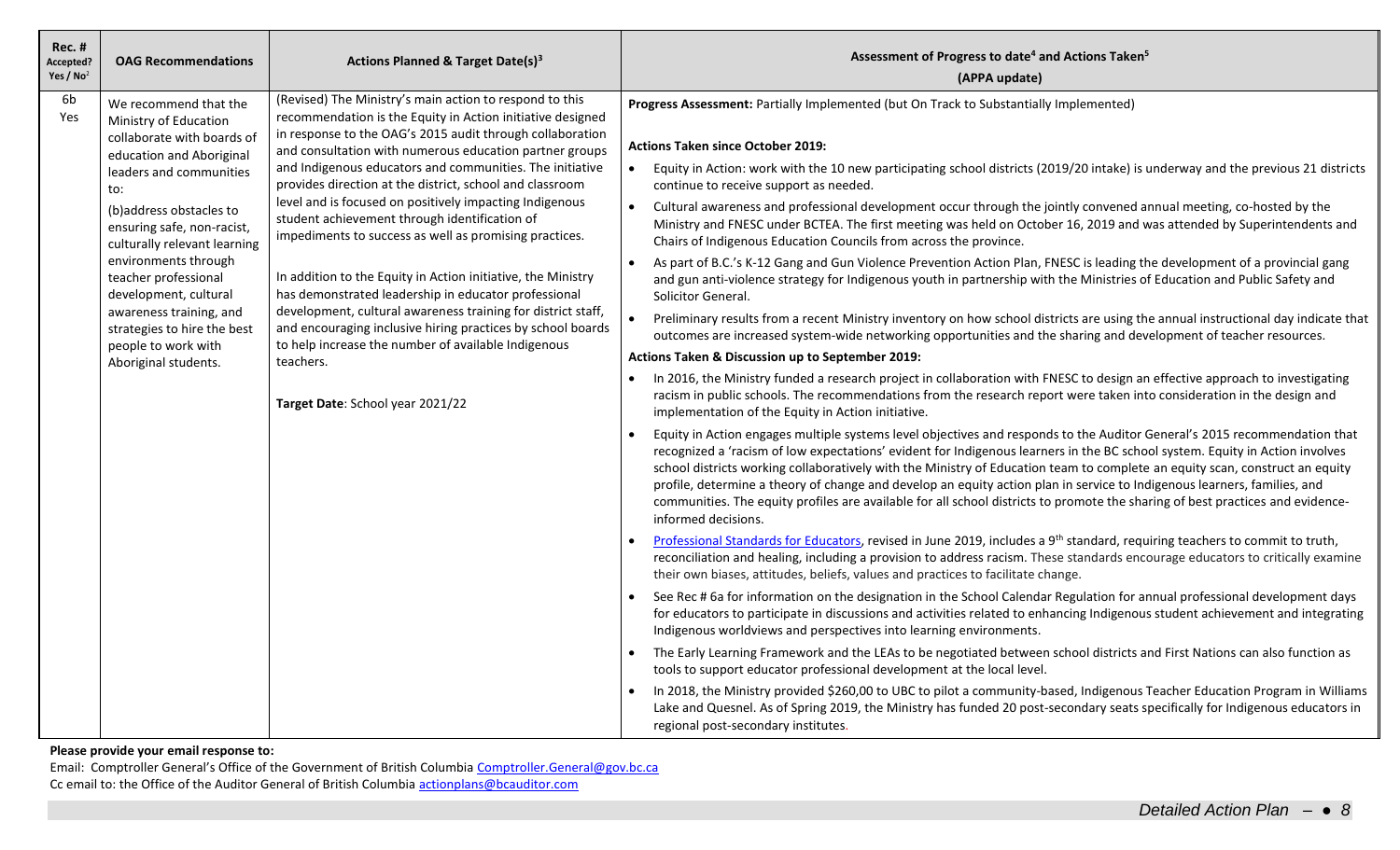| <b>Rec. #</b><br>Accepted?<br>Yes / $No2$ | <b>OAG</b><br><b>Recommendations</b>                                                                                                                                                                                                                                                                                                          | Actions Planned & Target Date(s) <sup>3</sup>                                                                                                                                                                                                                                                                                                                                                                                                                                                                                                                                                                                                                                                                                                                                                                                                                                                                                                        | Assessment of Progress to date <sup>4</sup> and Actions Taken <sup>5</sup><br>(APPA update)                                                                                                                                                                                                                                                                                                                                                                                                                                                                                                                                                                                                                                                                                                                                                                                                                                                                                                                                                                                                                                                                                                                                                                                                                                                                                                                                                                                                                                                                                                                                                                                                                                                                                                                                                                                                                                                                                                                                                                                                                                                                                                                                                                                                                                                                                                                                                                                                                                                                                                                                                                                                                                  |
|-------------------------------------------|-----------------------------------------------------------------------------------------------------------------------------------------------------------------------------------------------------------------------------------------------------------------------------------------------------------------------------------------------|------------------------------------------------------------------------------------------------------------------------------------------------------------------------------------------------------------------------------------------------------------------------------------------------------------------------------------------------------------------------------------------------------------------------------------------------------------------------------------------------------------------------------------------------------------------------------------------------------------------------------------------------------------------------------------------------------------------------------------------------------------------------------------------------------------------------------------------------------------------------------------------------------------------------------------------------------|------------------------------------------------------------------------------------------------------------------------------------------------------------------------------------------------------------------------------------------------------------------------------------------------------------------------------------------------------------------------------------------------------------------------------------------------------------------------------------------------------------------------------------------------------------------------------------------------------------------------------------------------------------------------------------------------------------------------------------------------------------------------------------------------------------------------------------------------------------------------------------------------------------------------------------------------------------------------------------------------------------------------------------------------------------------------------------------------------------------------------------------------------------------------------------------------------------------------------------------------------------------------------------------------------------------------------------------------------------------------------------------------------------------------------------------------------------------------------------------------------------------------------------------------------------------------------------------------------------------------------------------------------------------------------------------------------------------------------------------------------------------------------------------------------------------------------------------------------------------------------------------------------------------------------------------------------------------------------------------------------------------------------------------------------------------------------------------------------------------------------------------------------------------------------------------------------------------------------------------------------------------------------------------------------------------------------------------------------------------------------------------------------------------------------------------------------------------------------------------------------------------------------------------------------------------------------------------------------------------------------------------------------------------------------------------------------------------------------|
| $\overline{7}$<br>Yes                     | We recommend that the<br>Ministry of Education<br>collaborate with boards of<br>education and Aboriginal<br>leaders and communities<br>to define and implement<br>standardized monitoring<br>and assessment of key<br>indicators of Aboriginal<br>and non-Aboriginal<br>students' progress at key<br>stages throughout their<br>school career | (Revised) The Ministry's main action to respond to this<br>recommendation is providing school districts and<br>rightsholders (FNESC/FNSA) with provincial-level data on<br>Indigenous student performance indicators at various<br>grades. The data are used in monitoring and annual<br>reporting at all levels.<br>Target Date: Started in 2018/19<br>FESL and its associated policy involves the collaborative<br>development of provincial performance outcomes and<br>measures and includes reporting requirements for both the<br>Ministry and school boards. FESL's purpose is to create a<br>system-wide focus on continuously improving educational<br>outcomes for all students in British Columbia's public<br>education system. Improving outcomes requires an<br>emphasis on improving equity for Indigenous students,<br>children-in-care, and students with diverse abilities or<br>disabilities.<br>Target Date: School year 2020/21 | Progress Assessment: Partially Implemented<br><b>Actions Taken since October 2019:</b><br>The Ministry continues to work with partners to monitor and evaluate education programs and interventions to determine<br>their impact on student success. For example, recent Ministry evaluations have found that Dual Credit programs for both<br>trades and non-trades courses as well as the Take a Hike alternative program have had positive impact on Indigenous student<br>outcomes.<br>Actions Taken & Discussion up to September 2019:<br>• The Ministry provides school districts with data on all students, including Indigenous student data, through a protected<br>SharePoint; releases data publicly on Ministry websites; and through the annual Aboriginal How Are We Doing? Report the<br>Ministry also provides data to the public through the Open Data BC platform.<br>• The Ministry and FNESC are collaborating on monitoring of First Nation student outcomes. Under BCTEA, the Ministry and<br>FNESC established a First Nations Student Data Committee which meets regularly. The terms of reference provide a foundation<br>to build an Information Sharing Agreement/Protocol. The Data Committee will conduct an environmental scan of currently<br>available data on the achievement of Indigenous students and identify any need for further monitoring.<br>• The Student Success website is an easy to use public website that outlines results for all students on key provincial indicators,<br>including Indigenous students and students with special needs. These system-wide indicators are related to students'<br>intellectual, human and social, and career development at key stages throughout their school career (e.g., early development,<br>year-to-year transition rates, grade 4 and 7 reading, writing, and numeracy performance, grade 10 and 12 provincial<br>examinations, completion rates, student satisfaction, post-secondary and career preparation, and transition to post-secondary<br>education). This website has ongoing support and is updated regularly.<br>• Consistent with current research on the significance of cross-curricular competencies and the application of critical thinking<br>skills, the Ministry has made a shift in its requirements for graduation. Course content driven provincial examinations will no<br>longer be required at the provincial level and literacy and numeracy will be assessed on a province-wide basis. These<br>assessments will be centrally marked as opposed marking at the local school district level. The assessment results of non-<br>Indigenous and Indigenous students will continue to be reported upon. |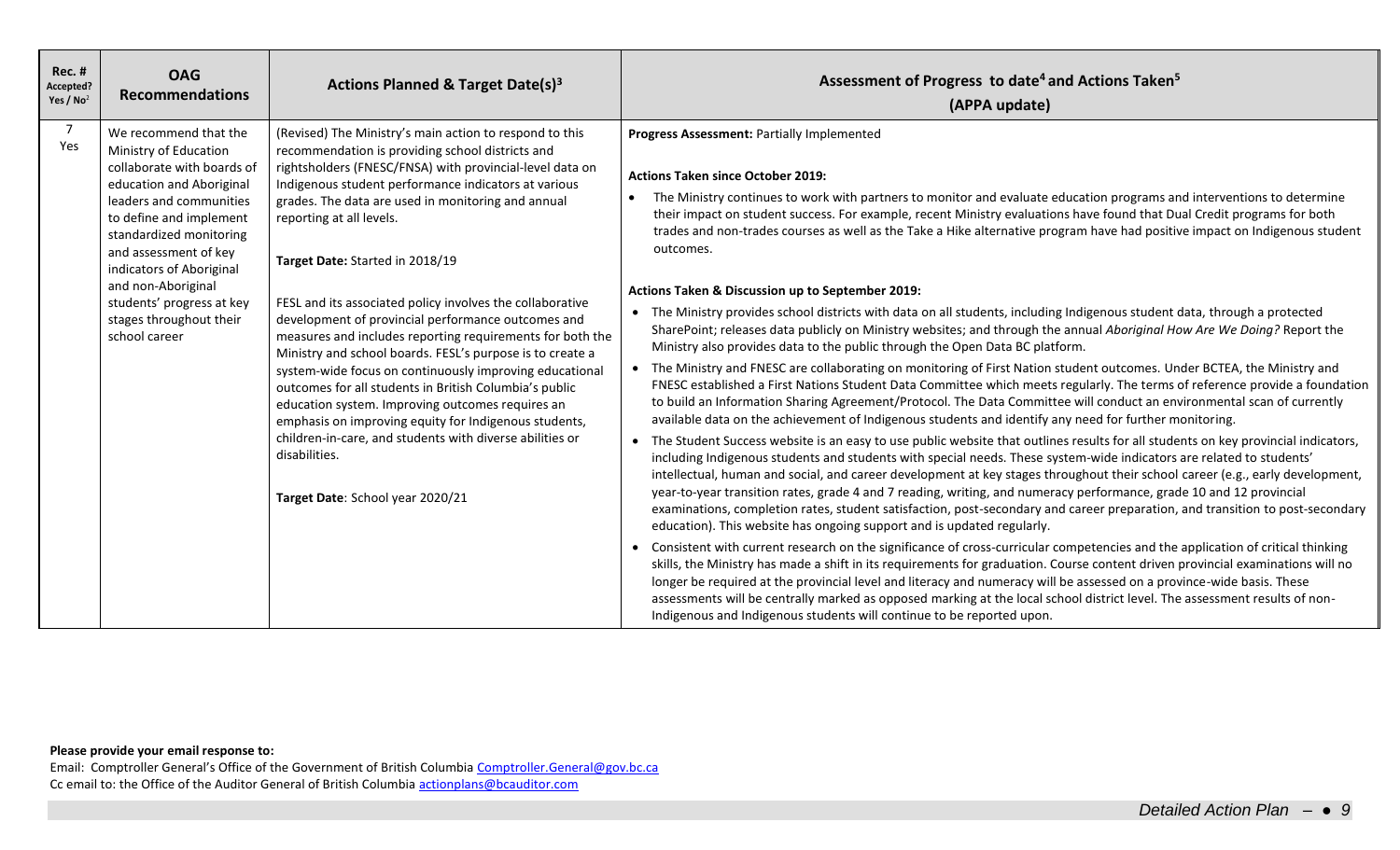| <b>Rec. #</b><br>Accepted?<br>Yes / $No2$ | <b>OAG</b><br><b>Recommendations</b>                                                                                                                                                                  | Actions Planned & Target Date(s) <sup>3</sup>                                                                                                                                                                                                                                                                                                                                                                                                                                                                                                                                                        | Assessment of Progress to date <sup>4</sup> and Actions Taken <sup>5</sup><br>(APPA update)                                                                                                                                                                                                                                                                                                                                                                                                                                                                                                                                                                                                                                                                                                                                                                                                                                                                                                                                                                                                                                                                                                                                                                                                                                                                                                                                                                                                                                                                                                                                                                                                                                                                                                                                                                                          |
|-------------------------------------------|-------------------------------------------------------------------------------------------------------------------------------------------------------------------------------------------------------|------------------------------------------------------------------------------------------------------------------------------------------------------------------------------------------------------------------------------------------------------------------------------------------------------------------------------------------------------------------------------------------------------------------------------------------------------------------------------------------------------------------------------------------------------------------------------------------------------|--------------------------------------------------------------------------------------------------------------------------------------------------------------------------------------------------------------------------------------------------------------------------------------------------------------------------------------------------------------------------------------------------------------------------------------------------------------------------------------------------------------------------------------------------------------------------------------------------------------------------------------------------------------------------------------------------------------------------------------------------------------------------------------------------------------------------------------------------------------------------------------------------------------------------------------------------------------------------------------------------------------------------------------------------------------------------------------------------------------------------------------------------------------------------------------------------------------------------------------------------------------------------------------------------------------------------------------------------------------------------------------------------------------------------------------------------------------------------------------------------------------------------------------------------------------------------------------------------------------------------------------------------------------------------------------------------------------------------------------------------------------------------------------------------------------------------------------------------------------------------------------|
| 8<br>Yes                                  | We recommend that the<br>Ministry of Education<br>establish responsibility<br>within the Ministry for<br>developing a systematic<br>approach to data analysis<br>on Aboriginal student<br>achievement | (Revised) The Ministry responded to this recommendation<br>by strengthening the capacity of the Government and<br>Analytics Department with an increased budget and the<br>hiring of a Director of Indigenous Analytics. Although this<br>recommendation is fully implemented, the Ministry<br>continues to undertake a systemic approach to data<br>analysis on Indigenous student achievement. For example,<br>the on-going implementation of FESL and its policy will help<br>further establish a systemic approach to Indigenous<br>student achievement.<br>Target Date: Completed December 2018 | Progress Assessment: Fully Implemented<br><b>Actions Taken &amp; Discussion</b><br>• In December 2018, the Ministry hired a Director of Indigenous Analytics to work exclusively on Indigenous data and reporting.<br>The Director is responsible for fulfilling the Ministry's commitments regarding data on outcomes for Indigenous students.<br>• To help further inform a systemic approach to data analysis on Indigenous student achievement, the Ministry engages regularly<br>with FNESC staff to discuss and identify improved data strategies and information sharing through the BCTEA First Nations<br>Student Data Committee.<br>The purpose of FESL's policy is to enable and ensure a system-wide focus on continuously improving educational outcomes for<br>all students in British Columbia's public education system.<br>The goal of FESL's policy is to align efforts at all levels of the K-12 system around educational outcomes and measures based on<br>common values and a shared commitment to improve student performance and equity of outcomes for all students with a<br>focus on Indigenous students, Children in Care, and students with diverse abilities or disabilities.<br>Under FESL, the Ministry will implement a more focussed approach for data analysis and reporting that is directly tied to<br>province-wide continuous improvement efforts. System-wide strategies for analyzing and interpreting local data are a key part<br>of the framework.<br>As part of their annual planning and reporting efforts, districts will be expected to make use of both local and provincial<br>evidence and will be required by a Ministerial Order to report annually on Indigenous student outcomes, examinations,<br>completion rates, student satisfaction, post-secondary and career preparation, and transition to post-secondary education. |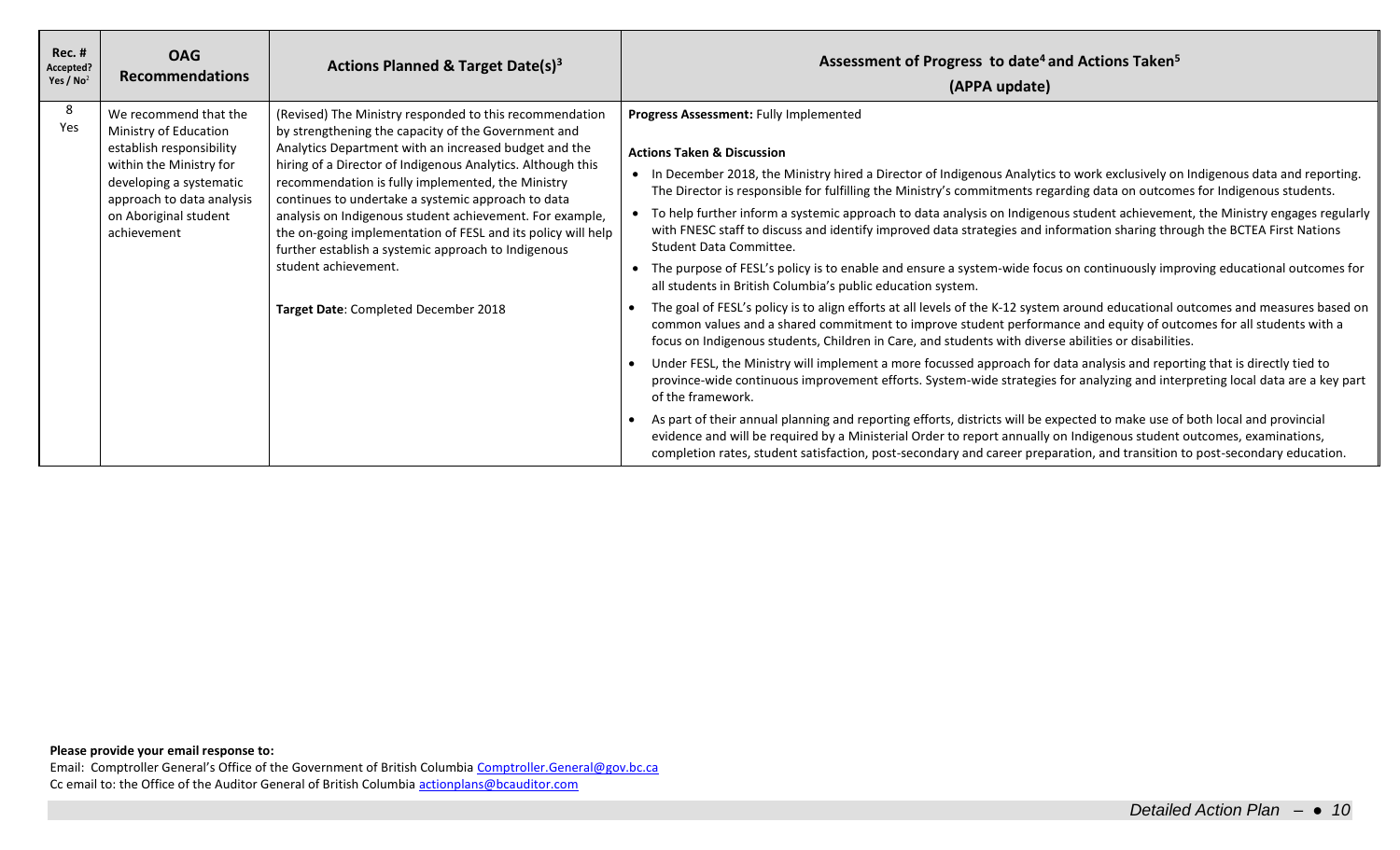| <b>Rec. #</b><br>Accepted?<br>Yes / $No2$ | <b>OAG</b><br><b>Recommendations</b>                                                                                                                                                         | Actions Planned & Target Date(s) <sup>3</sup>                                                                                                                                                                                                                                                                                                     | Assessment of Progress to date <sup>4</sup> and Actions Taken <sup>5</sup><br>(APPA update)                                                                                                                                                                                                                                                                                                                                                                                                                                                                                                                                                                                                                                                                                                                                                                                                                                                              |
|-------------------------------------------|----------------------------------------------------------------------------------------------------------------------------------------------------------------------------------------------|---------------------------------------------------------------------------------------------------------------------------------------------------------------------------------------------------------------------------------------------------------------------------------------------------------------------------------------------------|----------------------------------------------------------------------------------------------------------------------------------------------------------------------------------------------------------------------------------------------------------------------------------------------------------------------------------------------------------------------------------------------------------------------------------------------------------------------------------------------------------------------------------------------------------------------------------------------------------------------------------------------------------------------------------------------------------------------------------------------------------------------------------------------------------------------------------------------------------------------------------------------------------------------------------------------------------|
| 9<br>Yes                                  | We recommend that the<br>Ministry of Education use<br>the evidence from its data<br>analysis to inform Ministry<br>decision-making and<br>clarify its expectations of<br>boards of education | (Revised) During 2018/19, the Ministry undertook a<br>movement to strengthen its culture around data driven<br>decisions and has made significant investments to the<br>Governance and Analytics Division to increase capacity and<br>support school districts to improve Indigenous student<br>outcomes.<br>Target Date: Completed December 2018 | Progress Assessment: Fully Implemented<br><b>Actions Taken &amp; Discussion</b><br>• Substantive efforts have been taken to improve analytic capacity and evidence used to inform Ministry decision making,<br>including the hiring of a Director of Indigenous Analytics, substantive investments in new data analysts, economists, analytic<br>and data visualization software, a next-generation educational data warehouse; and an increase in the Ministry's Education<br>Analytics Branch's budget (excluding salaries and benefits) from \$713,000 in 2016/17 to \$1.7 million in 2018/19.<br>Through the Equity in Action initiative and First Nations Educational Outcome Improvement Team visits to school districts,<br>$\bullet$<br>expectations were clarified for districts in terms of data and Indigenous student results. School districts were encouraged to<br>use evidence and data in decision making and to highlight data trends. |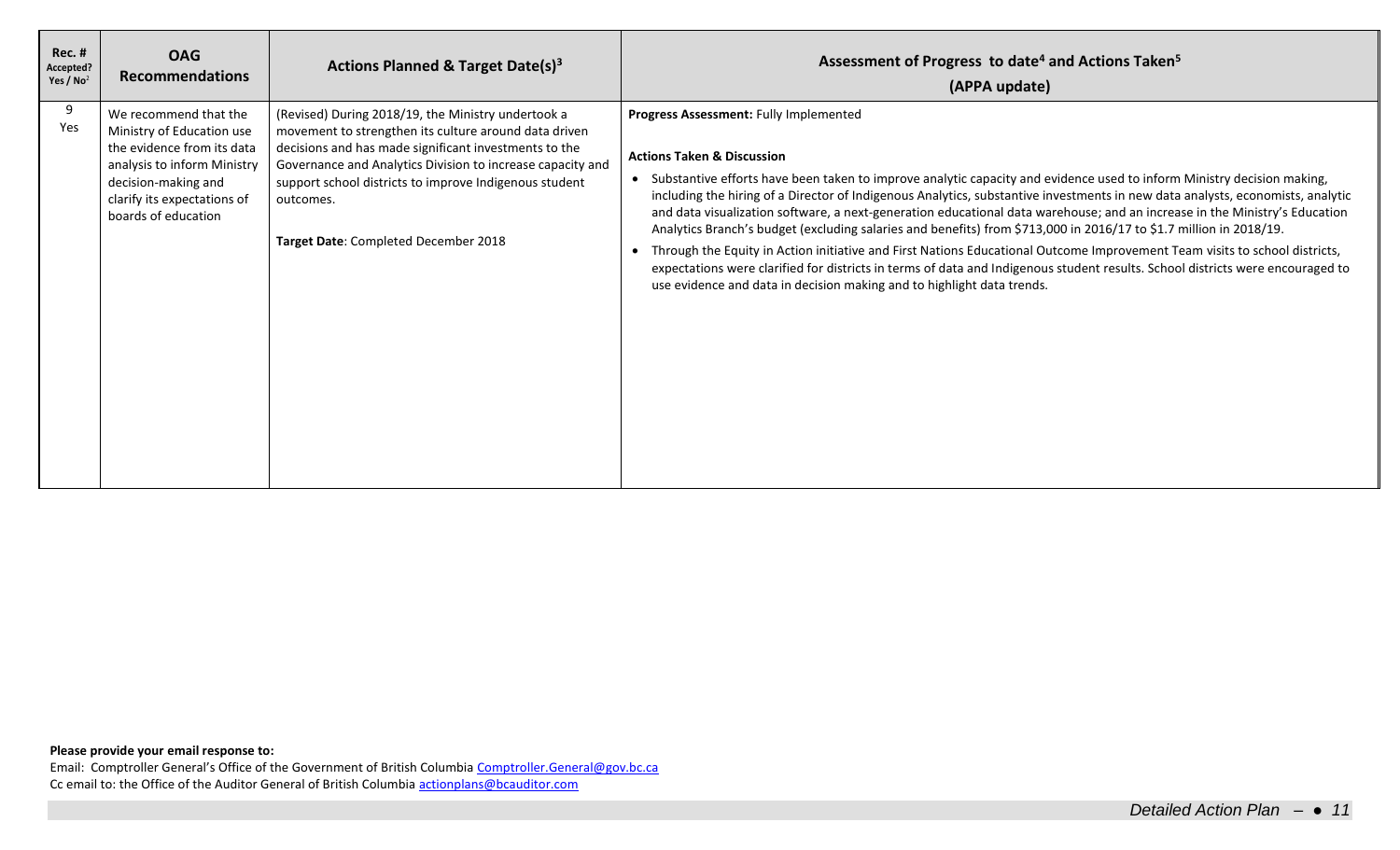| <b>Rec. #</b><br>Accepted?<br>Yes / $No2$ | <b>OAG</b><br><b>Recommendations</b>                                                                                                                                                                                                                                                                | Actions Planned & Target Date(s) <sup>3</sup>                                                                                                                                                                                                                                                                                                                                                                                                                                                                                                                                                                                                                                                                     | Assessment of Progress to date <sup>4</sup> and Actions Taken <sup>5</sup><br>(APPA update)                                                                                                                                                                                                                                                                                                                                                                                                                                                                                                                                                                                                                                                                                                                                                                                                                                                                                                                                                                                                                                                                           |
|-------------------------------------------|-----------------------------------------------------------------------------------------------------------------------------------------------------------------------------------------------------------------------------------------------------------------------------------------------------|-------------------------------------------------------------------------------------------------------------------------------------------------------------------------------------------------------------------------------------------------------------------------------------------------------------------------------------------------------------------------------------------------------------------------------------------------------------------------------------------------------------------------------------------------------------------------------------------------------------------------------------------------------------------------------------------------------------------|-----------------------------------------------------------------------------------------------------------------------------------------------------------------------------------------------------------------------------------------------------------------------------------------------------------------------------------------------------------------------------------------------------------------------------------------------------------------------------------------------------------------------------------------------------------------------------------------------------------------------------------------------------------------------------------------------------------------------------------------------------------------------------------------------------------------------------------------------------------------------------------------------------------------------------------------------------------------------------------------------------------------------------------------------------------------------------------------------------------------------------------------------------------------------|
| 10<br>Yes                                 | We recommend that the<br>Ministry of Education<br>support superintendents<br>in their work with boards<br>of education, staff,<br>Aboriginal leaders and<br>communities, and other<br>districts to develop<br>capacity to use data and<br>evidence to plan for<br>Aboriginal student<br>achievement | (Revised) The Ministry is acting to respond to this<br>recommendation through developing and implementing<br>various strategies to support school districts to build<br>capacity to use data and evidence to plan for Indigenous<br>student achievement. Examples are as follows: Continuous<br>reporting requirements established through FESL and its<br>policy, Educational Outcome Improvement Team visits<br>established through BCTEA, the hiring of secondees to work<br>directly with school districts through Equity in Action,<br>hosting regional workshops focussing on strategic planning<br>and data analysis and the sharing of best practices through<br>professional development and gatherings. | Progress Assessment: On Track to Substantially Implemented<br><b>Actions Taken Since October 2019:</b><br>Enhancements were made this year to the Aboriginal How Are We Doing? Report in collaboration with FNESC. Changes to the<br>report include the inclusion of 5-year completion rates and February enrollment counts.<br>Unique school district data profiles have been built for all 60 districts, including the 31 districts participating in Equity in Action.<br>$\bullet$<br>In October 2019, Ministry Executive met with all School District Superintendents to present a deep dive into data and Equity.<br>Equity as a central concept and a process was explored in detail. The definition of equity was recognized as multi-faceted with<br>a focus on Indigenous learners, and other priority populations including socioeconomic and gender diversities.<br>In January 2020, two additional school districts were selected for the First Nations Educational Outcomes Improvement Teams<br>initiative, through which they will receive supports for capacity building to use data and evidence to plan for improved<br>Indigenous student success. |
|                                           |                                                                                                                                                                                                                                                                                                     | As part of an initial capacity-building and implementation<br>strategy for FESL, the Ministry is working with the BC<br>School Superintendents Association, British Columbia<br>Association of School Business Officials, and the BC<br>Superintendents and Trustees to develop and share<br>capacity in evidence-based planning and to involve their<br>local education partners, including boards of education,<br>staff, and Indigenous community members, in the planning<br>process.                                                                                                                                                                                                                         | Actions Taken & Discussion up to September 2019:<br>• In February 2019, the Ministry launched a new initiative called "Data Use in Education Team". Eight school districts participated<br>in school year 2018/19 and worked with the Ministry to develop a district-specific Data Use in Education Plan. In all instances,<br>the Ministry and school districts reviewed the gap in performance data between Indigenous and non-Indigenous students. The<br>goal is to ensure districts use data evidence to assess whether a student is on track for graduation and help determine<br>appropriate interventions. A dashboard is being developed to help school districts drill down to the individual student level. As<br>part of this initiative, the Ministry showed leadership by proactively approaching districts that need more support with data<br>analysis. The Ministry is currently supporting 12 districts in establishing data rooms in order to continue to build capacity and<br>partnerships across the system; two more districts are in progress.                                                                                                |
|                                           |                                                                                                                                                                                                                                                                                                     | The Ministry has also taken action through Equity in Action<br>to provide support to participating school districts on data<br>analysis and data-driven decision making.                                                                                                                                                                                                                                                                                                                                                                                                                                                                                                                                          | • The Ministry is piloting early implementation of the draft FESL policy during school year 2019/20. In school year 2020/21, the<br>Ministry intends to officially implement FESL which will include direction that districts use evidence-based planning to improve<br>student performance, including the performance of Indigenous students. The Ministry will work with boards to build capacity<br>along a continuum of needs and will facilitate and/or intervene to assist school districts in addressing challenges when needed.<br>In complement to FESL, BCTEA commits the Ministry to build school district capacity to improve outcomes for First Nations                                                                                                                                                                                                                                                                                                                                                                                                                                                                                                  |
|                                           |                                                                                                                                                                                                                                                                                                     | Target Date: School year 2020/21                                                                                                                                                                                                                                                                                                                                                                                                                                                                                                                                                                                                                                                                                  | students and to prioritize support for those districts who historically have inequitable outcomes through the establishment of<br>First Nations Education Outcome Improvement Teams. Three school districts are being supported through this initiative.<br>• The Director of Indigenous Analytics provides an integration of leadership function through continuous involvement in the<br>BCTEA First Nation Student Data Committee, First Nations Educational Outcomes Improvement Team, FESL, Equity in Action<br>and supporting school districts in improving data use and reporting on Indigenous student achievement.                                                                                                                                                                                                                                                                                                                                                                                                                                                                                                                                           |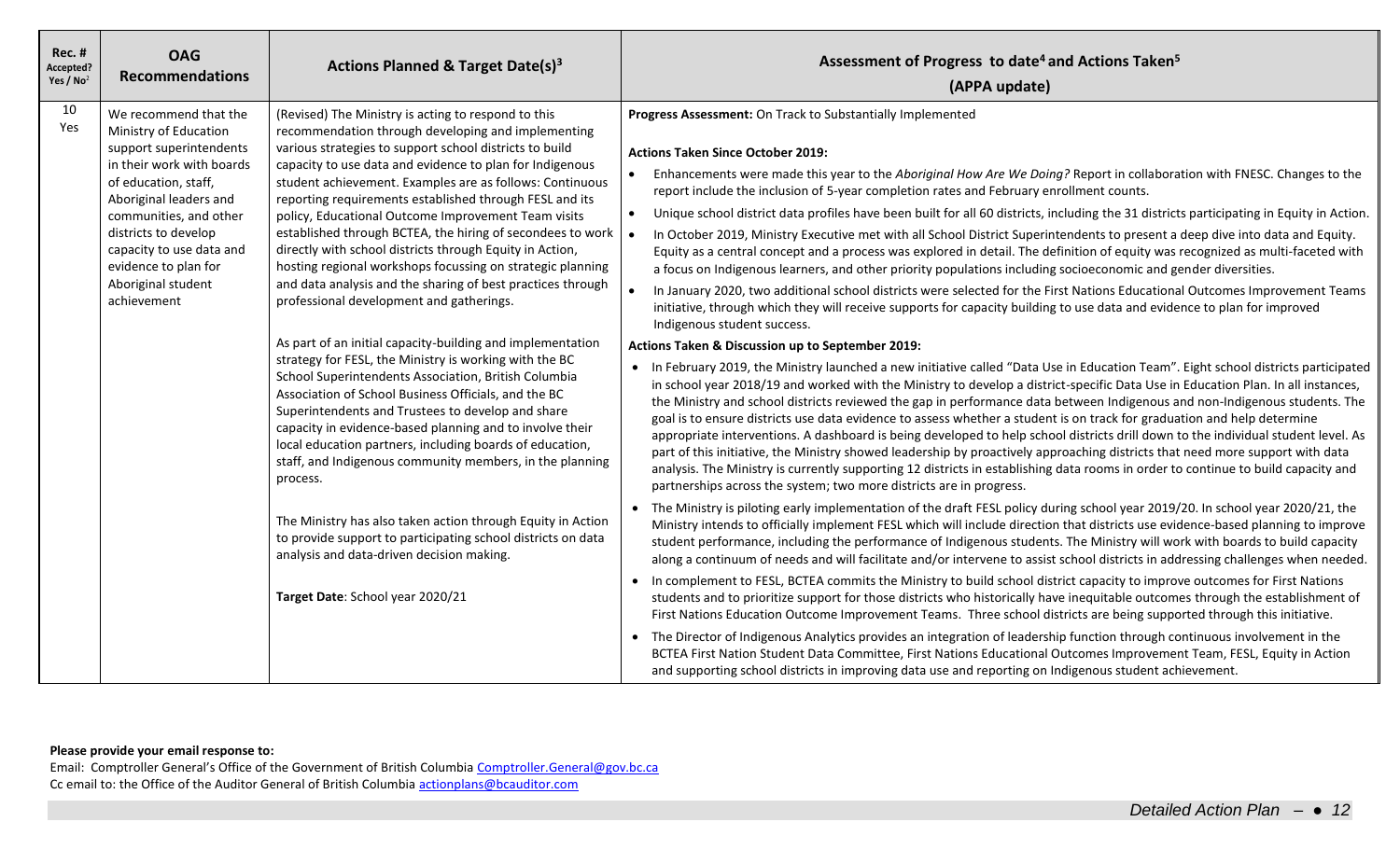| <b>Rec. #</b><br>Accepted?<br>Yes / $No2$ | <b>OAG</b><br><b>Recommendations</b>                                                                                                                                                                                                                                                                                                                                                                                                                                                                     | <b>Actions Planned &amp; Target Date(s)3</b>                                                                                                                                                                                                                                                                                                                                                                                                                                                                                                                                                                                                                                                                                                                                                                                                                                                                                                                                                                                                                                                                                                                                                                                                                                                                                                                                                                                                                                     | Assessment of Progress to date <sup>4</sup> and Actions Taken <sup>5</sup><br>(APPA update)                                                                                                                                                                                                                                                                                                                                                                                                                                                                                                                                                                                                                                                                                                                                                                                                                                                                                                                                                                                                                                                                                                                                                                                                                                                                                                                                                                                                                                                                                                                                                                                                                                                                                                                                                                                                                                                                                                                                                                                                                                                                                                                                                                                                                                                                                                                                                                                                                                                                                                                                                                                                                                                                                                              |
|-------------------------------------------|----------------------------------------------------------------------------------------------------------------------------------------------------------------------------------------------------------------------------------------------------------------------------------------------------------------------------------------------------------------------------------------------------------------------------------------------------------------------------------------------------------|----------------------------------------------------------------------------------------------------------------------------------------------------------------------------------------------------------------------------------------------------------------------------------------------------------------------------------------------------------------------------------------------------------------------------------------------------------------------------------------------------------------------------------------------------------------------------------------------------------------------------------------------------------------------------------------------------------------------------------------------------------------------------------------------------------------------------------------------------------------------------------------------------------------------------------------------------------------------------------------------------------------------------------------------------------------------------------------------------------------------------------------------------------------------------------------------------------------------------------------------------------------------------------------------------------------------------------------------------------------------------------------------------------------------------------------------------------------------------------|----------------------------------------------------------------------------------------------------------------------------------------------------------------------------------------------------------------------------------------------------------------------------------------------------------------------------------------------------------------------------------------------------------------------------------------------------------------------------------------------------------------------------------------------------------------------------------------------------------------------------------------------------------------------------------------------------------------------------------------------------------------------------------------------------------------------------------------------------------------------------------------------------------------------------------------------------------------------------------------------------------------------------------------------------------------------------------------------------------------------------------------------------------------------------------------------------------------------------------------------------------------------------------------------------------------------------------------------------------------------------------------------------------------------------------------------------------------------------------------------------------------------------------------------------------------------------------------------------------------------------------------------------------------------------------------------------------------------------------------------------------------------------------------------------------------------------------------------------------------------------------------------------------------------------------------------------------------------------------------------------------------------------------------------------------------------------------------------------------------------------------------------------------------------------------------------------------------------------------------------------------------------------------------------------------------------------------------------------------------------------------------------------------------------------------------------------------------------------------------------------------------------------------------------------------------------------------------------------------------------------------------------------------------------------------------------------------------------------------------------------------------------------------------------------------|
| 11<br>Yes                                 | We recommend that the<br>Ministry of Education<br>collaborate with boards of<br>education,<br>superintendents,<br>Aboriginal leaders and<br>communities to define and<br>implement expectations<br>for regular provincial and<br>district reporting on:<br>• Aboriginal student (on-<br>and off-reserve, First<br>Nations, Métis and<br>Inuit) achievement<br>progress in meeting<br>$\bullet$<br>targets to close the<br>gaps<br>effectiveness of<br>$\bullet$<br>strategies for<br>Aboriginal students | (Revised) The Ministry is taking the following actions to<br>respond to the recommendation:<br>The Ministry has collected data on self-identified<br>Indigenous students since 1991, and, since 1998/99, it has<br>published an annual report called Aboriginal Report-How<br>Are We Doing? to help the public-school system serve<br>Indigenous students.<br>FESL promotes and supports multi-year district and school<br>plans, updated annually, and meaningful and effective<br>evidence to improve student outcomes. Under this<br>framework, districts and the province will be expected to<br>report annually on overall results, as well as Indigenous<br>students, children and youth in care, and students with<br>disabilities and diverse abilities. District plans will be<br>expected to reflect local efforts to support each student, as<br>well as to continuously improve outcomes for these groups<br>of students.<br>Another key component of FESL is system-wide capacity<br>building through team-based supports.<br>The Ministry will work with its education partners to better<br>utilize existing structures (e.g., regional and provincial<br>partner meetings, non-instructional days, etc.) to discuss<br>and promote effective practices for Indigenous students. It<br>will also work with its education partners to build new<br>team-based supports to act on provincial and local<br>priorities and needs.<br>Target Date: School year 2020/21 | Progress Assessment: Partially Implemented<br><b>Actions Taken Since October 2019:</b><br>The Equity in Action initiative has increased to include 31 of 60 school districts and supports 67% of the Indigenous student<br>$\bullet$<br>population. Ten new districts are participating in the 2019/20 school year. Unique school district data profiles have been built<br>for all 60 districts.<br>Through the Equity in Action and First Nations Educational Outcome Improvement Team visits to school districts, expectations<br>$\bullet$<br>were clarified and data trends were highlighted for districts.<br>The Ministry's Director of Indigenous Education consults regularly with school districts to provide support on Indigenous<br>student performance and data reporting, and effectiveness of strategies for Indigenous students. The Director of Indigenous<br>Education is also reaching out to school districts regularly to share current Indigenous education information, resources and<br>Ministry updates.<br>As part of BCTEA, the Ministry is collaborating with FNESC on improvements to the Aboriginal How Are We Doing? Report and<br>sharing student achievement data for Indigenous students (on and off-reserve) and progress in meeting targets to close equity<br>gaps.<br>Actions Taken & Discussion up to September 2019:<br>Under FESL, the Ministry will implement a more focussed approach for data analysis and reporting that is directly tied to<br>province-wide continuous improvement efforts. System-wide strategies for analyzing and interpreting local data are a key part<br>of the framework and include such things as the development of school and district-based rubrics and analytic tools connected<br>to BC's student information system.<br>In addition, the Ministry is developing a systematic approach to evaluate educational program outcomes and student<br>achievement and will establish specific responsibilities in the Ministry in this regard.<br>As an additional response to this recommendation, in consultation with education partners, the Ministry will produce a public<br>report of provincial evidence, for each district and, as appropriate, for groups of districts; on all indicators. This will include<br>reporting of specific results for Indigenous students.<br>As part of their annual planning and reporting efforts, districts will be expected to make use of both local and provincial<br>$\bullet$<br>evidence and will be required by a Ministerial Order in school year 2020/21 to report annually on Indigenous and non-<br>Indigenous student outcomes, examinations, completion rates, student satisfaction, post-secondary and career preparation,<br>and transition to post-secondary education. |